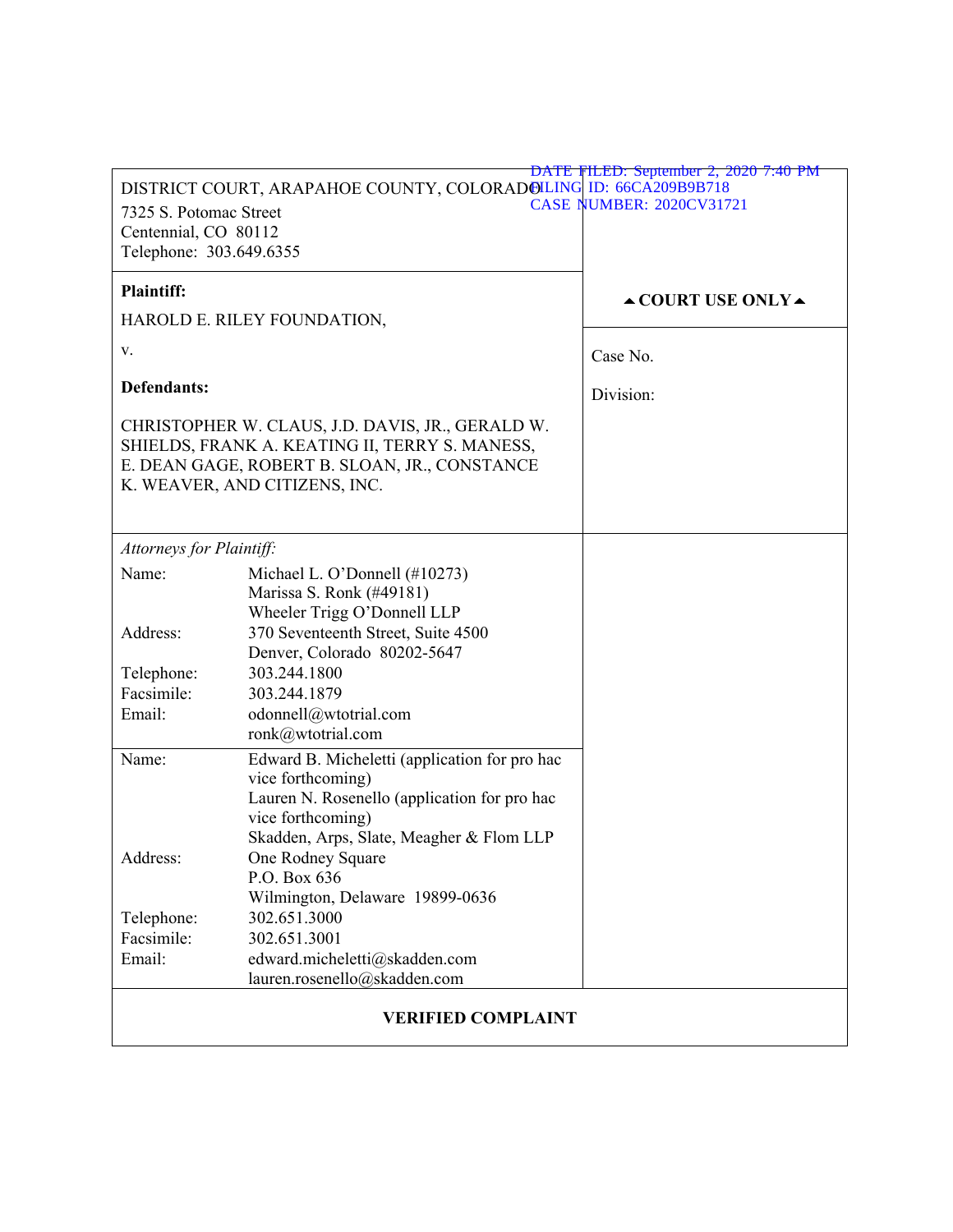Plaintiff Harold E. Riley Foundation ("Plaintiff"), by and through its undersigned attorneys, hereby alleges, upon personal knowledge, and upon information and belief, as follows:

#### **SUMMARY OF THE ACTION**

1. This is an action for emergency relief to enforce the voting rights of Plaintiff Harold E. Riley Foundation, the sole Class B stockholder of Citizens, Inc. ("Citizens" or the "Company"), a Colorado corporation that is publicly traded on the New York Stock Exchange.

2. Plaintiff – through its 100% ownership of Citizens' Class B Common Stock – has the right to designate a "simple" majority of Citizens' board of directors (the "Board"), and also to "vote" by written consent to appoint, remove and replace the Class B directors on the Board (the "Class B Directors"). Plaintiff's rights are derived from the Colorado Business Corporation Act<sup>1</sup> and related Colorado law, and from Citizens' Articles of Incorporation and its bylaws (the "Third Amended Bylaws"). On August 13, 2020, Plaintiff exercised these rights and delivered a valid written consent appointing five Class B Directors constituting a simple majority of the Board that became effective that same day (the "Written Consent").

3. However, the directors appointed by the Class A stockholders (the "Class A Directors") – who comprise a minority of the Board – immediately sought to disenfranchise Plaintiff by wrongfully refusing to recognize the effectiveness of the Written Consent. Indeed, the Class A Directors demanded that in order for the Written Consent to be valid, the newly appointed Class B Directors had to comply with procedures that were not found in the

 $\frac{1}{1}$  Colorado Revised Statute Sections 7-101-101 through Section 7-117-104 are referred to herein as the "CBCA."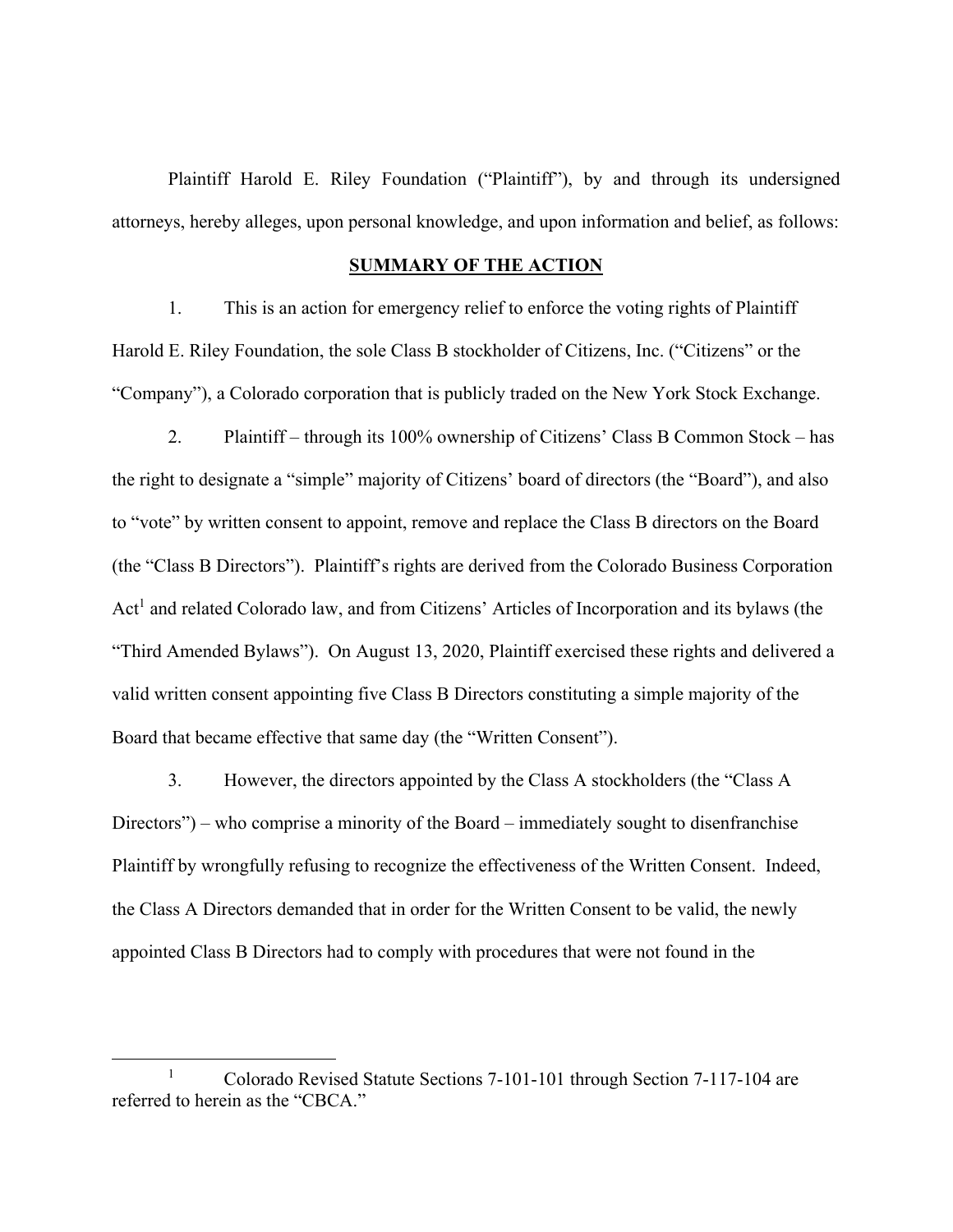Company's governing documents at the time the Written Consent was delivered, and that are unsupported by the CBCA.

4. These invalid procedures were manufactured in order to undermine Plaintiff's appointment of a simple majority of the Board. But the Class A Directors were not content to just stop there. They also used the delay caused by their wrongful tactics to attempt to expand the number of Board seats, purportedly reinstall the removed Class B Directors – who were removed by the Written Consent (the "Removed Class B Directors") – and, along with the Removed Class B Directors, erect supermajority voting requirements for the Board that essentially vests control over the Board in the Class A Directors.

5. In other words, the Class A Directors, along with the complicit Removed Class B Directors, have engaged in a brazen, invalid coup to maintain control of the Company and negate Plaintiff's voting rights. Indeed, the Company continues to issue false and misleading statements to the public marketplace claiming that the newly appointed Class B Directors have not joined the Board.

6. The Class A Directors' flagrant violations of the CBCA, Citizens' governing documents and Plaintiff's exclusive voting rights must be soundly rejected and remedied as soon as possible. The proper composition of the Board has been thrown into disarray, and the Company cannot properly function without a prompt judicial confirmation of the actual composition of the Board. Every day that this violation persists causes Plaintiff, the Company and its stockholders to suffer immediate and irreparable harm.

7. Through this action, Plaintiff seeks an emergency declaration that the Written Consent was valid and effective upon the Company's receipt, as clearly provided in the CBCA.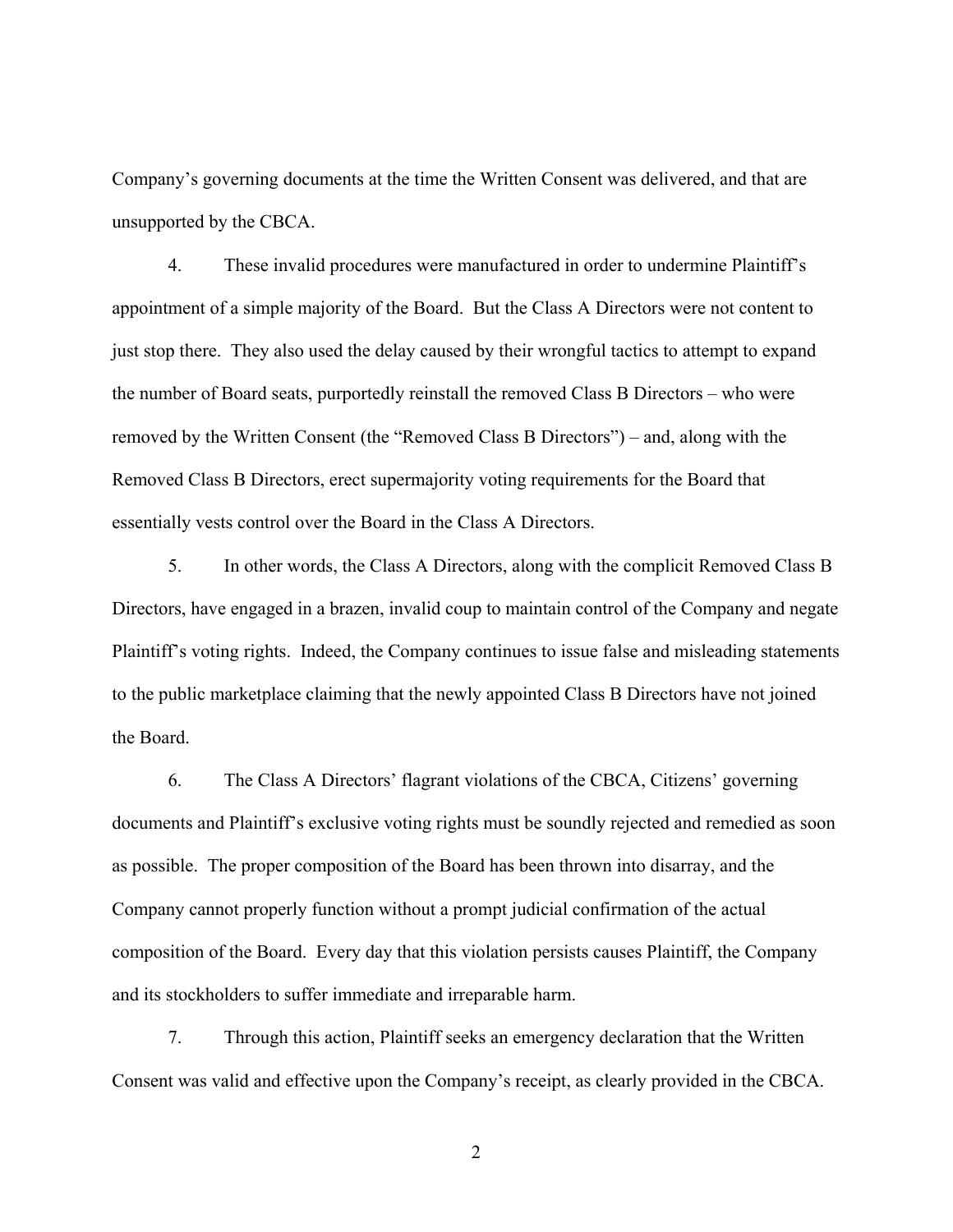Thus, any actions taken by the purported Board after the Written Consent was received – including, but not limited to, changes in the Board, bylaws and the supermajority voting requirements – are void because they were not taken by the duly constituted Board, or invalid because they are in violation of the CBCA and the Company's governing documents.

8. If Plaintiff is not granted immediate relief, Plaintiff (and the Company and its stockholders) will face irreparable harm because the Class A Directors (along with the Removed Class B Directors) continue to act as a rogue Board ostensibly on behalf of Citizens. Plaintiff is also suffering immediate and irreparable harm by having the exercise of its voting rights illegally denied by Defendants.

9. For these reasons, and those explained below, the Written Consent therefore should be recognized as effective upon receipt by the Company on August 13, 2020 and any subsequent actions taken thereafter by the illegally constituted Board be declared void or invalid because they are in violation of the CBCA and the Company's governing documents.

#### **PARTIES**

10. Plaintiff Harold E. Riley Foundation is the record owner of 1,001,714 Class B common shares, representing 100% of Citizens' outstanding Class B Common Stock. Plaintiff also owns 728,737 Class A common shares, which is over sixteen times the amount of Class A common shares owned by the Class A Directors and Removed Class B Directors. Plaintiff is a Texas nonprofit corporation that is exempt from federal tax under Section 501(a) of the Internal Revenue Code, as a charitable organization described in Section 501(c)(3) of the Internal Revenue Code. Plaintiff is further classified as a private foundation under Section 509(a) of the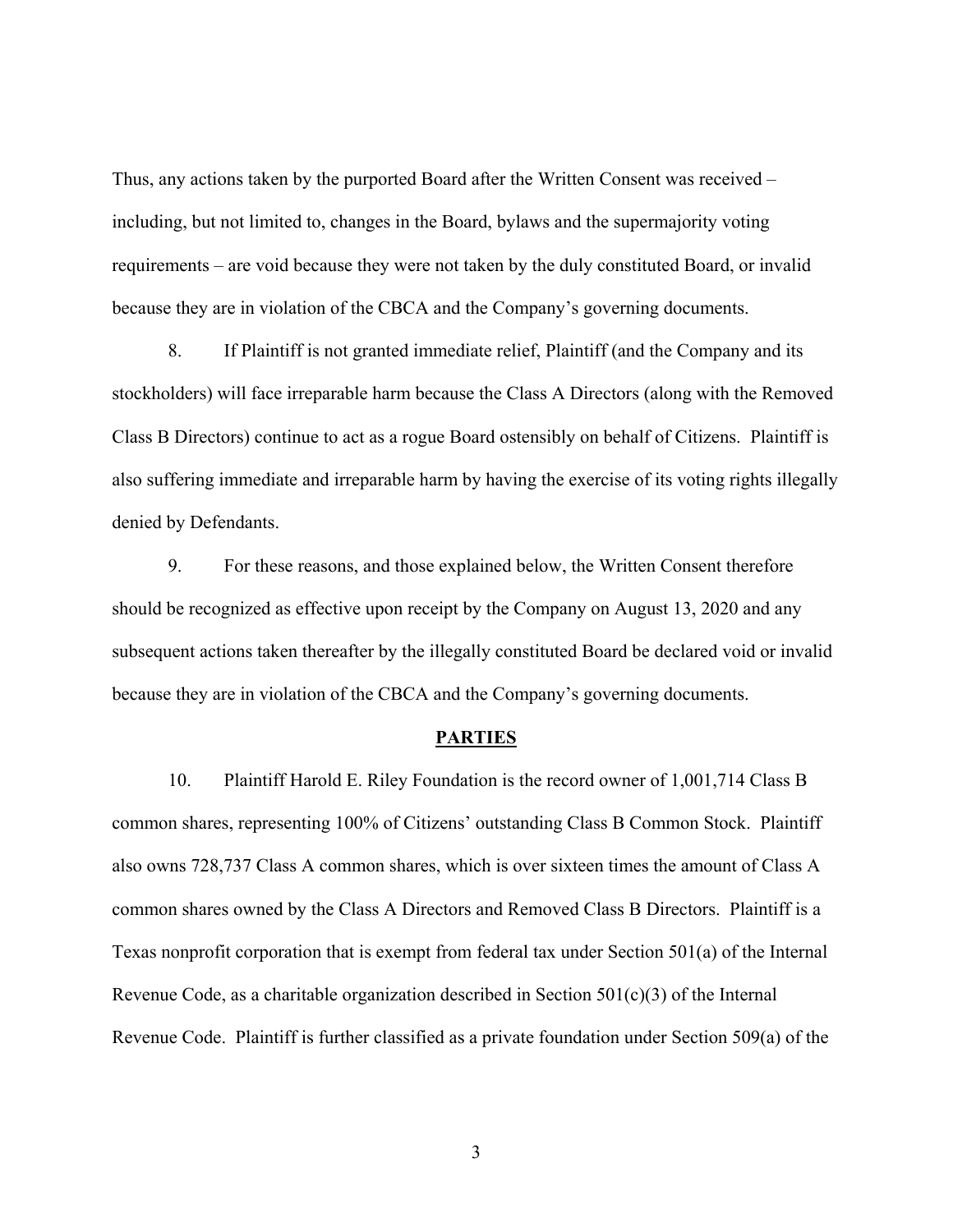Internal Revenue Code. Under its governing documents, Plaintiff has two charitable beneficiaries, Baylor University and Southwestern Baptist Theological Seminary.

11. Defendant Citizens is an insurance holding company incorporated in Colorado with its headquarters in Austin, Texas, which, through its subsidiaries, provides life insurance products, including life, health, property and fire policies in Colorado as well as elsewhere in the United States and internationally. Citizens is a publicly traded company that has been listed on the New York Stock Exchange (NYSE: CIA) since 2002.

12. Defendant Christopher W. Claus ("Claus") has served as a Citizens Class A Director since 2017. As of April 23, 2020, Claus owned 1,460 shares of Class A Common Stock.

13. Defendant J.D. Davis, Jr. ("Davis") has served as a Citizens Class A Director since 2017. As of April 23, 2020, Davis owned 1,460 shares of Class A Common Stock.

14. Defendant Gerald W. Shields ("Shields") has served as a Citizens Class A Director since 2017. On July 30, 2020, the Company announced that the Class A and later to be Removed Class B Directors voted to appoint a fellow Class A Director – Shields – to act as interim CEO and President for a fee of \$14,000 per week. As of April 23, 2020, Shields owned 1,460 shares of Class A Common Stock.

15. Defendant Frank A. Keating II ("Keating") has served as a Citizens Class A Director since 2017. As of April 23, 2020, Keating owned 1,460 shares of Class A Common Stock.

16. Defendant Terry S. Maness ("Maness") served as a Citizens Class B Director from 2011 until August 13, 2020. As of April 23, 2020, Maness owned 1,460 shares of Class A Common Stock.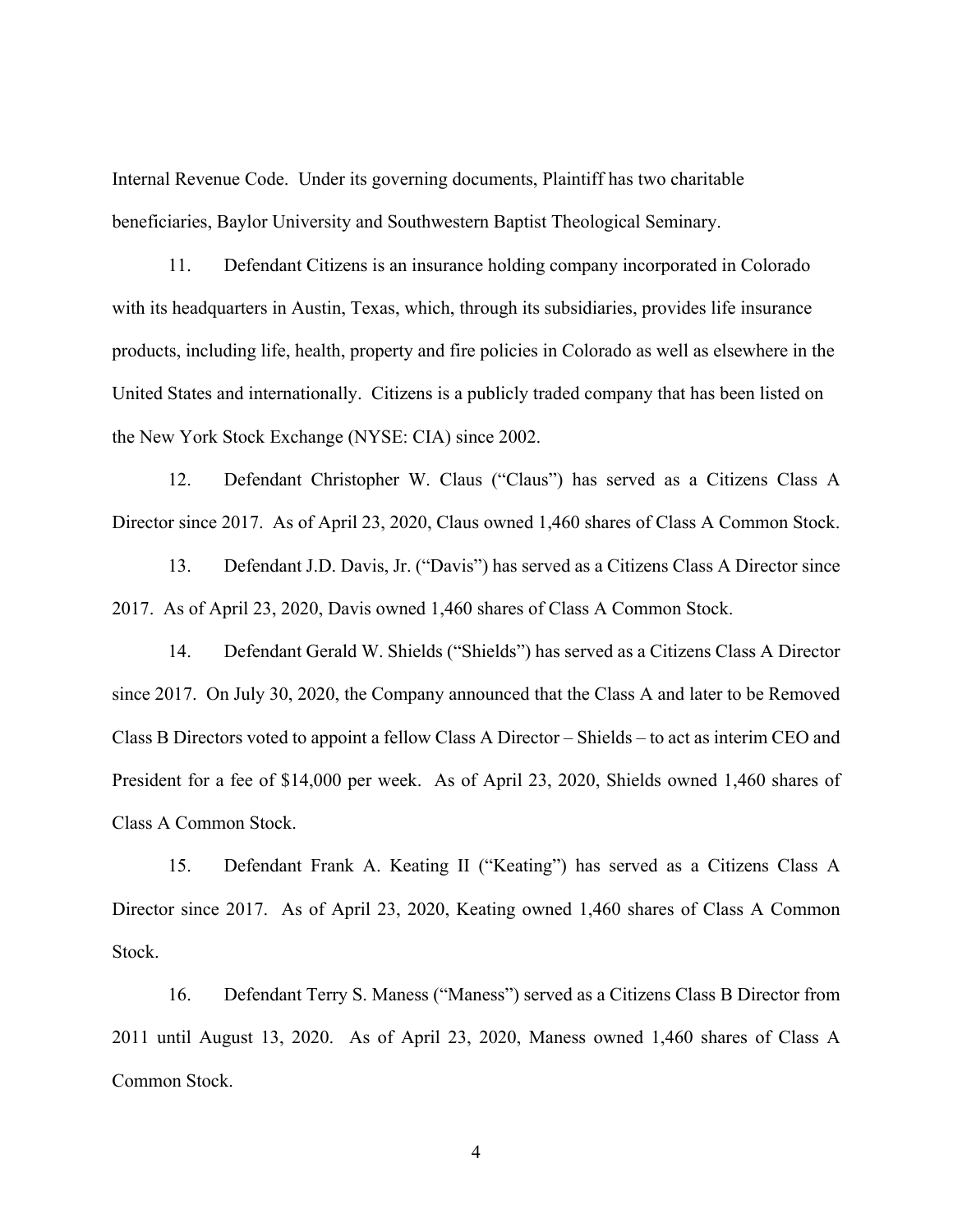17. Defendant E. Dean Gage ("Gage") served as a Citizens Class B Director from 2000 until August 13, 2020. As of April 23, 2020, Gage owned 3,239 shares of Class A Common Stock.

18. Defendant Robert B. Sloan, Jr. ("Sloan") served as a Citizens Class B Director from 2007 until August 13, 2020. As of April 23, 2020, Sloan owned 32,040 shares of Class A Common Stock.

19. Defendant Constance K. Weaver ("Weaver") served as a Citizens Class B Director from 2018 until August 13, 2020. As of April 23, 2020, Weaver owned 1,460 shares of Class A Common Stock.2

### **JURISDICTION AND VENUE**

20. This Court has subject matter jurisdiction over this action pursuant to Article VI, Section 9 of the Colorado Constitution.

21. This Court has personal jurisdiction over Defendants pursuant to Section 13-1- 124 of the Colorado code because Citizens is a Colorado corporation and Defendants are directors of a Colorado corporation.

22. Personal jurisdiction over Defendants is also appropriate under Section 7-102- 108(3) of the CBCA because the complaint pleads an internal corporate claim of a Colorado corporation against Defendants for violations of the CBCA and Citizens' articles of incorporation and bylaws.3

 $\overline{\phantom{2}}$ <sup>2</sup> All ownership figures in paragraphs  $12-19$  are based on the Company's public filings with the Securities and Exchange Commission (the "SEC"). Based on these disclosures, the Removed Class B Directors have not yet disposed of their Class A Common Stock.

<sup>3</sup> Under Section 7-102-108(3) of the CBCA, "[n]o provision of the articles of incorporation or the bylaws may prohibit bringing an internal corporate claim in the courts of this state." An "internal corporate claim" is defined under the statute as "[a]ny claim that is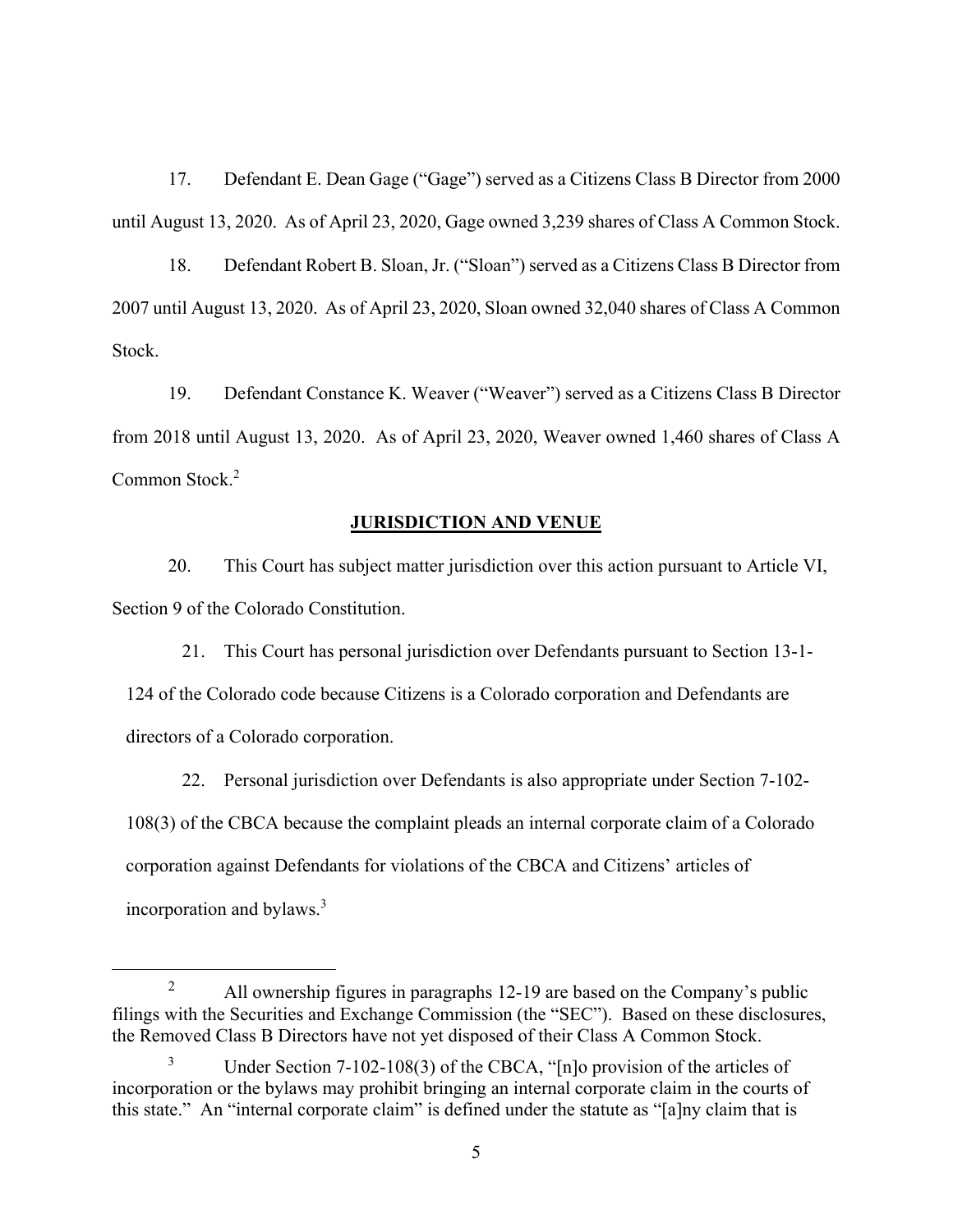23. Further, as an incorporated Colorado entity, the Company is a citizen of Colorado and the Company has been harmed by the director defendants' actions because, among other things, they have cast a significant cloud upon Citizens' ability to conduct its business, particularly with third parties, including in Colorado. By purposefully directing harm toward a Colorado citizen, the director defendants affirmatively directed conduct towards Colorado.

24. Pursuant to C.R.C.P. 98, venue of this action is proper in Arapahoe County because Citizens' registered agent is in Centennial, Colorado and Defendants are directors of Citizens.

### **FACTUAL ALLEGATIONS**

### **A. Citizens' Corporate Governance.**

 $\overline{a}$ 

25. In 1969, Harold E. Riley ("Riley") founded Citizens (f/k/a Continental Investors Life, Inc.), now one of Austin's oldest and largest financial services companies. Citizens, through a predecessor entity, was incorporated in Colorado in November 1977.

26. As a Colorado corporation, Citizens is required to comply with the CBCA, which makes clear that the "Articles of Incorporation" is the Company's primary governing document. *See* § 7-102-106(2). The Company may also adopt bylaws, which are considered secondary in the hierarchy of the Company's governing documents and cannot be "inconsistent with law or with the articles of incorporation." *Id.*

based upon a violation of a duty under the laws of this state by a current or former director, officer, or shareholder in that capacity" or "[a]n action asserting a claim arising pursuant to any provision of articles 101 to 117 of this title 7, the articles of incorporation, or bylaws. …" (Sections 7-102-108(4)(a) and (c).)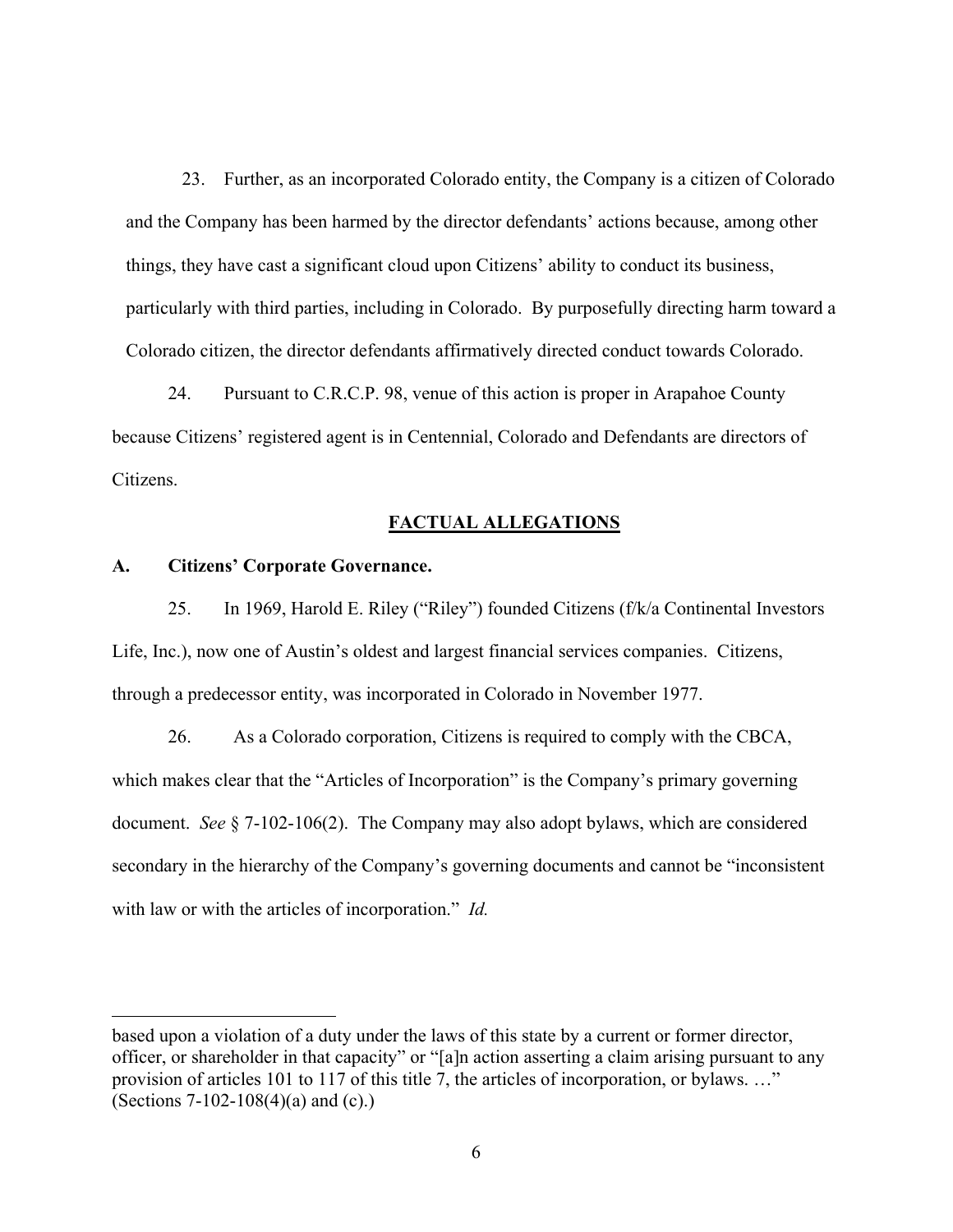27. The CBCA also permits companies to have different classes of stock with differing rights. *See* § 7-108-104. Citizens has a dual class stock structure, comprised of both Class A<sup>4</sup> and Class B Common Stock. Citizens' Class A and Class B Common Stock are identical, except in two respects.

28. First, the Class B Common Stock receives one-half of any cash dividends paid, on a per share basis, to the Class A Common Stock.

29. Second, and more importantly as it pertains to this action, under Article III of the

Articles of Incorporation, "[t]he Class A Common Stock and the Class B Common Stock shall be

equal in all respects, except that … *the holders of the Class B Common Stock shall have the* 

*exclusive right to elect a simple majority of the members of the Board of Directors of the* 

*Corporation*; and the holders of Class A Common Stock shall have the exclusive right to elect

the remaining Directors."5 (emphasis added)

30. Plaintiff's exclusive right to appoint a majority of the Board is reiterated in

Section 3.08 of the Third Amended Bylaws:

Cumulative voting shall not be permitted. As is provided in the Articles of Incorporation, the voting rights of Class A common stock and Class B common stock shall be equal in all respects, *with the exception that the holders of the Class B common stock shall have the exclusive right to elect a simple majority of the members of the Board of Directors* and the holders of the Class A common stock shall have the exclusive right to elect the remaining directors. Accordingly, at each election of directors by shareholders the holders of the Class B common

 $\overline{4}$ <sup>4</sup> The number of shares of Class A Common Stock outstanding as of July 31, 2020 was 52,490,804.

<sup>5</sup> Section 7-108-104 of the CBCA explicitly permits "the articles of incorporation [to] authorize the election of all or a stated number or portion of directors by the holders of one or more authorized classes or series of shares."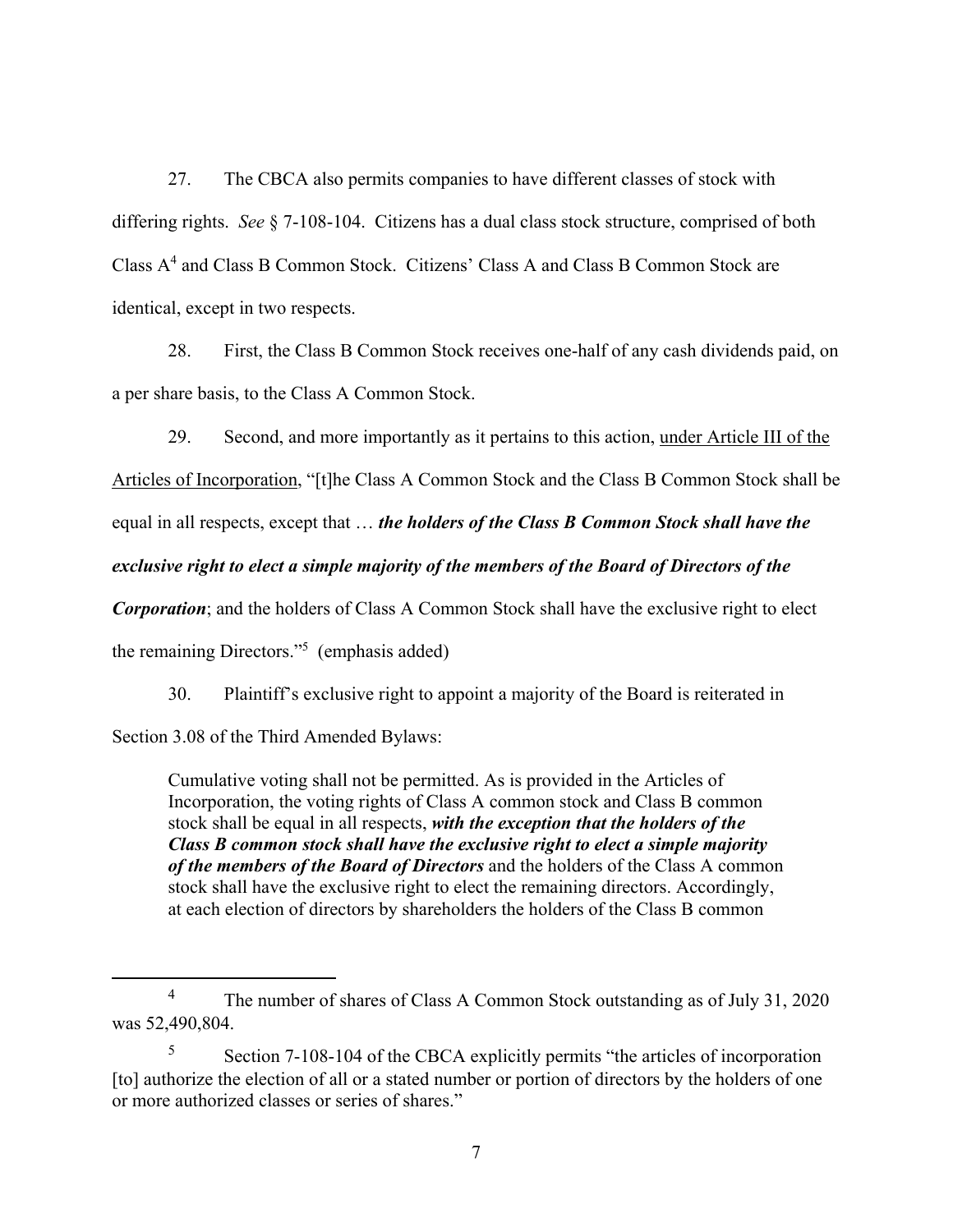stock shall first elect a simple majority of the number to be elected and the holders of the Class A common stock shall elect the remaining directors ....

(emphasis added)

31. Further, Citizens' Corporate Governance Guidelines (the "Guidelines") reiterates

Plaintiff's exclusive right to appoint a simple majority of the Board as the 100% owner of the

Company's Class B Common Stock, which is established in the Articles of Incorporation and the

Third Amended Bylaws. Section B(4) of the Guidelines states:

In accordance with the Company's Bylaws and the Colorado Business Corporation Act, *a vacancy on the Board may be filled by either the directors or the shareholders*. If a vacant office was held by a director elected by a voting group of shareholders, then, if any of the remaining directors was elected by the same voting group, only such directors are entitled to vote to fill the vacancy if it is filled by directors, and they may do so by the affirmative vote of a majority of such directors remaining in office; *and only the shareholders of that voting group may vote to fill the vacancy if it is filled by the shareholders*.

(Section B(4) of the Guidelines, a true and correct copy of the Guidelines is attached as Exhibit 1

(emphasis added))

32. In practical terms, Plaintiff always has the right to designate one more director to the Board than the Class A Common Stockholders, *regardless* of the size of the Board. At the time the Written Consent was delivered (and became effective), the Board was comprised of nine directors, meaning the Class B Stockholder – Plaintiff – had the exclusive right to designate five directors.

# **B. In July 2020, The Company Discloses That Plaintiff Is Able To Exercise Control Over The Company.**

33. Since the Company was incorporated in 1977, Mr. Riley – either personally or

through his trust – owned 100% of Citizens' Class B Common Stock and effectively controlled

the Company. (*See, e.g.*, Citizens' 2016 Form 10-K at 18 ("Mr. Riley controls our Company."))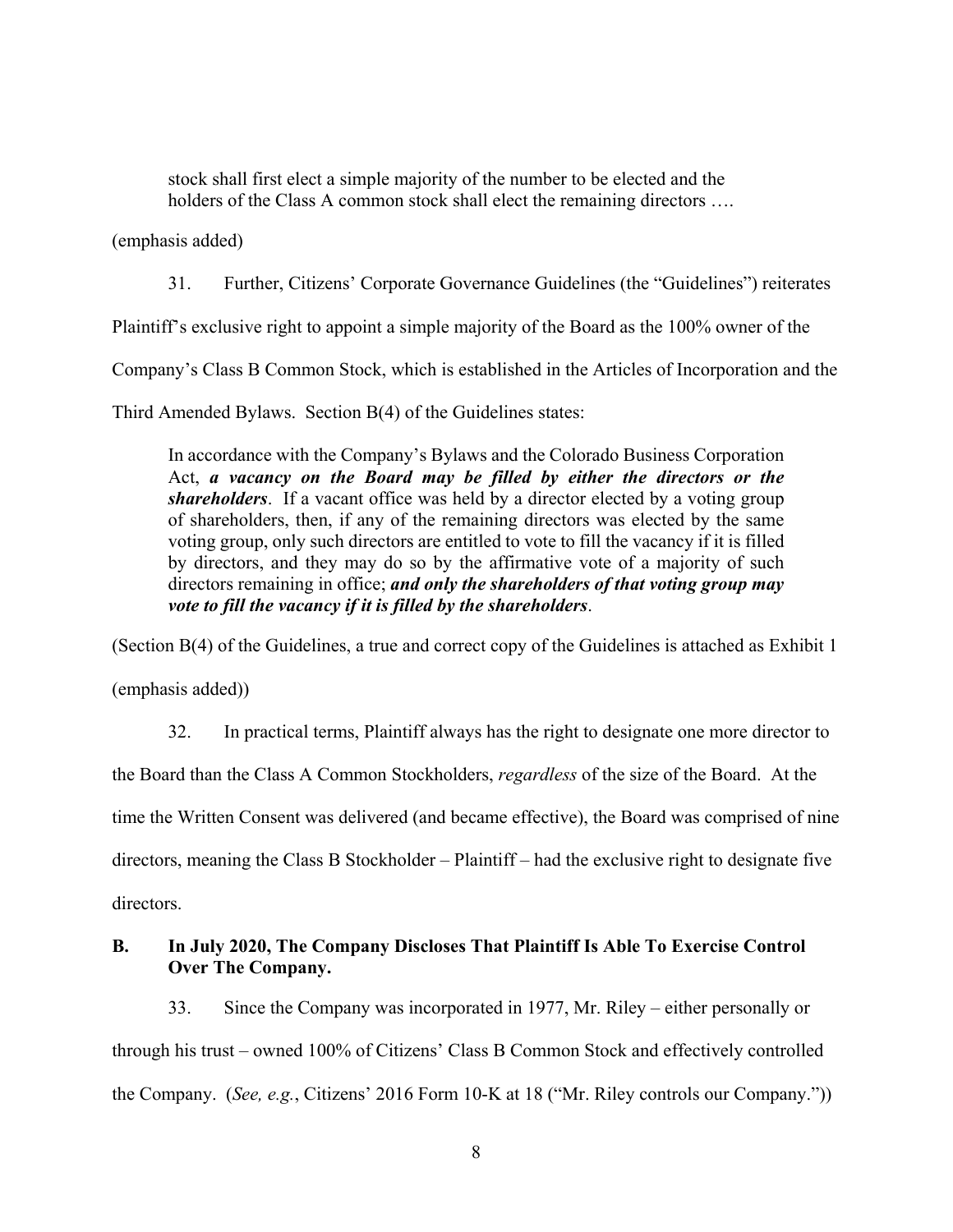Mr. Riley structured his ownership and control of the Class B Common Stock such that, upon his death, the entirety of the Class B Common Stock would be transferred to Plaintiff.

34. On September 21, 2017, the Company announced Mr. Riley's passing. Upon his death, 100% of the Class B Common Stock was automatically transferred to Plaintiff pursuant to the trust agreement of the Harold E. Riley Trust. After receiving regulatory approval by certain insurance regulators, which was necessary because the transfer constituted a change in control of the Company, the Company announced in a Form 8-K on July 29, 2020 that Plaintiff "is now able to exercise control over the Company."

# **C. In August 2020, Plaintiff Validly Replaces The Class B Directors By Written Consent.**

35. Thereafter, on August 13, 2020, Plaintiff delivered to the Board the Written Consent and requested that a Board meeting be held the following day. (A true and correct copy of the Written Consent is attached as Exhibit 2) The Written Consent stated that "pursuant to Article III of the Restated and Amended Articles of Incorporation of the Company, the holders of the Class B Common Stock have *the exclusive right to elect a simple majority of the members of the Board* [-] *of the Company*." (*Id.* at 1 (emphasis added))

36. At the time the Written Consent was delivered to the Company, the Board had nine available seats. The then-four Class B Directors consisted of Gage, Maness, Sloan and Weaver. Geoffrey Kolander, Citizens' former CEO and President, had served as a Class B Director until his resignation from all Company positions on or around August 5, 2020. The four remaining directors were appointed by the Class A stockholders: Claus, Davis, Jr., Shields and Keating.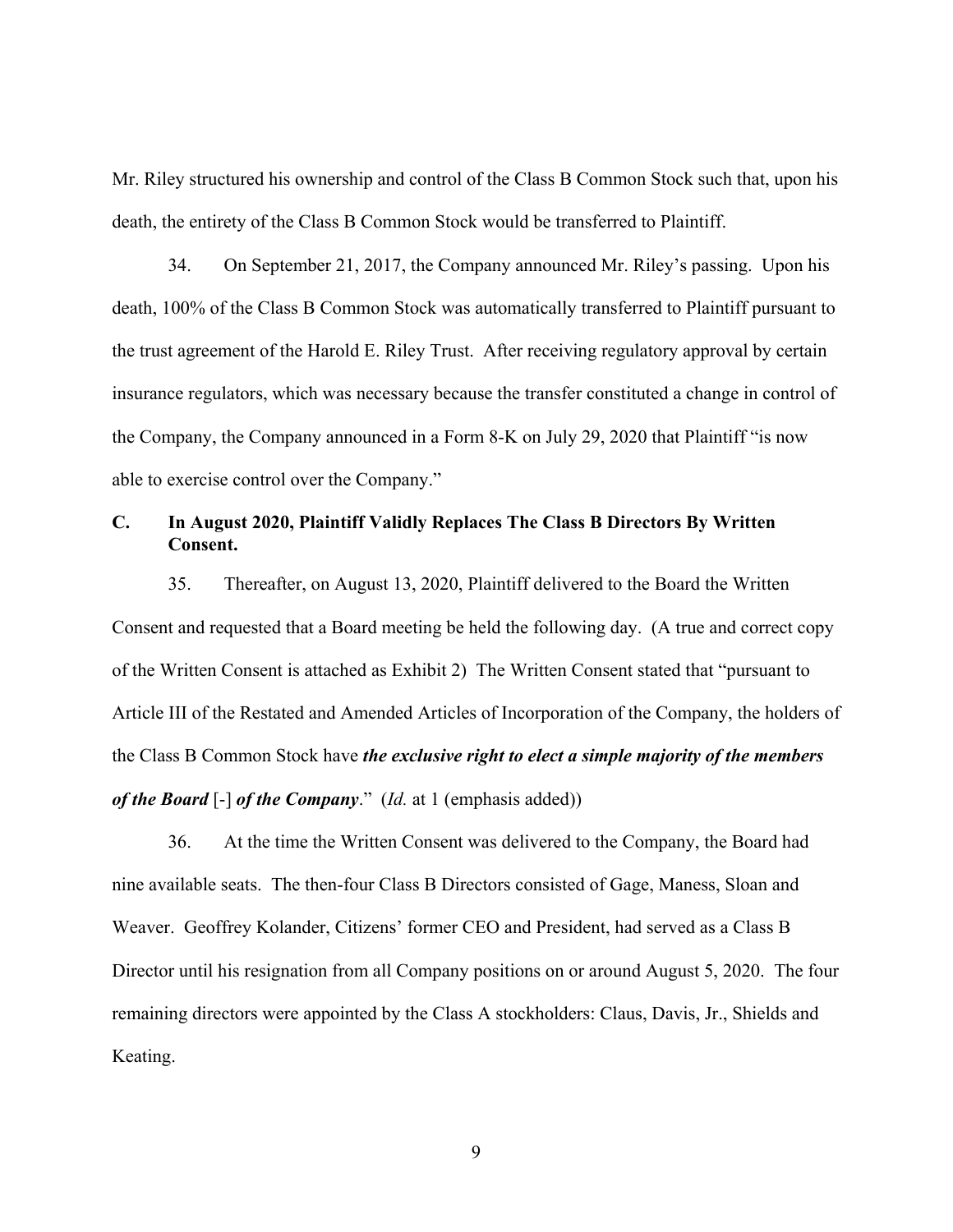37. Pursuant to the Written Consent, Plaintiff "desire[d] to remove each of the current Class B Directors and replace them with a new slate of Class B Directors." (*Id.*) Accordingly, Plaintiff exercised its voting rights granted under the Company's Articles of Incorporation and resolved to remove the Class B Directors from the Board and appoint David August Boto ("Boto"), Charles W. Hott ("Hott"), J. Clinton Pugh ("Pugh") and Dr. Leighton Paige Patterson ("Patterson") as replacement directors for the Removed Class B Directors. (*Id.* at 1-2) Plaintiff further resolved to appoint Michael C. Hughes ("Hughes") as the fifth and final Class B Director (together, the "New Class B Directors") to fill the vacancy caused by Kolander's resignation a week earlier.

38. Section 2.10 of the Third Amended Bylaws permits Plaintiff to act by written consent. Further, under Section  $7-107-104(2)(b)$  of the CBCA, any action taken by written consent "shall be effective as of the date the corporation receives the last writing necessary to effect the action." Thus, the Written Consent, which represented 100% of the Class B Common Stock, was effective on August 13, 2020 when it was received by the Company.

39. On August 13, 2020, the Board's counsel, Gibson Dunn & Crutcher LLP, informed Plaintiff that the Board was in receipt of the Written Consent, noted that "[p]ursuant to [Plaintiff's] instructions the Class B Directors will resign as Class B Directors" and ignored Plaintiff's request for a Board meeting (the "Gibson Dunn Letter," a true and correct copy of which is attached as Exhibit 3). Notwithstanding having been removed from the Board on August 13, 2020, on August 18, 2020, Gage, Maness, Sloan and Weaver submitted their resignations as Class B Directors from the Board, and the Board accepted such resignations.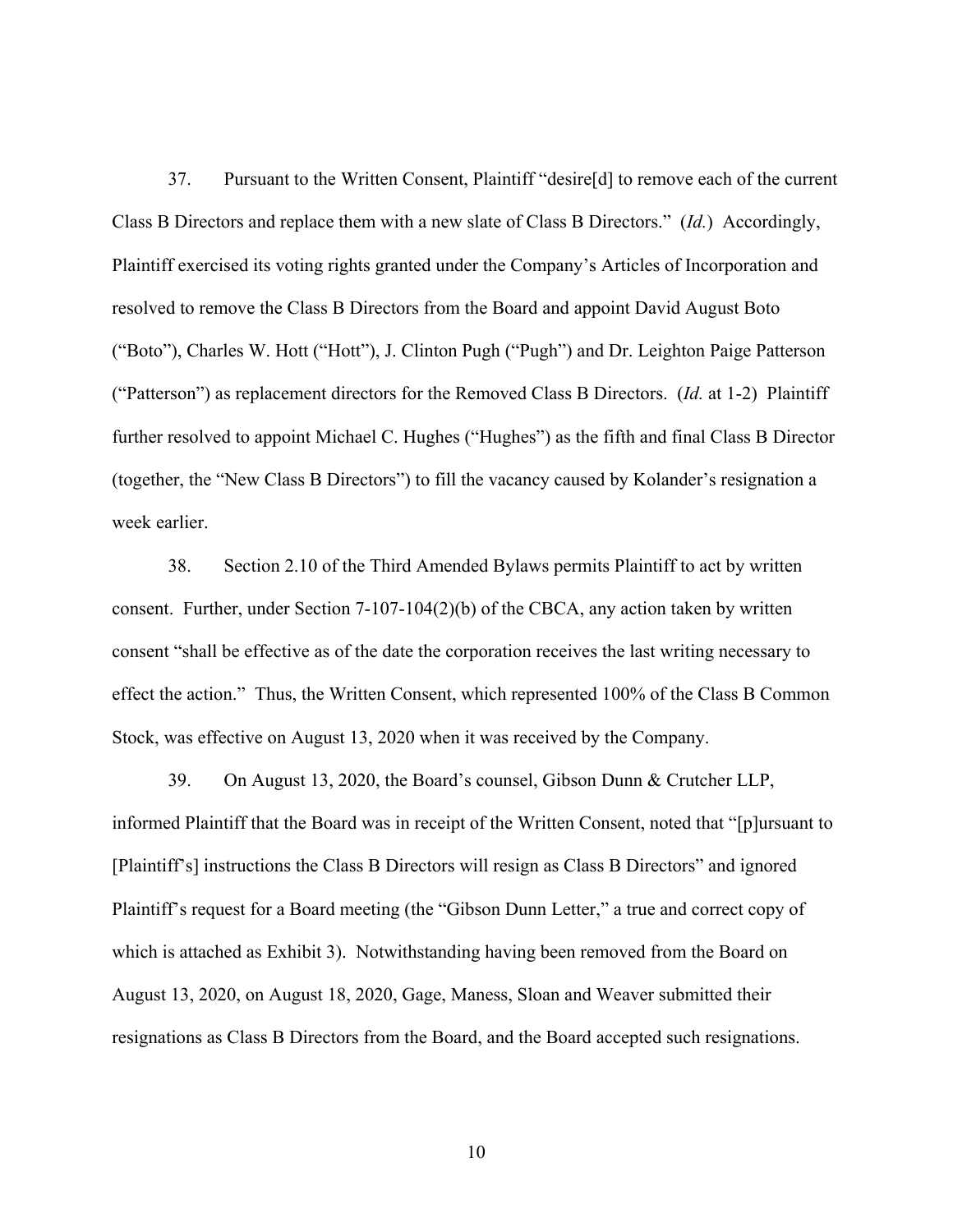40. The Written Consent was a valid corporate act under the CBCA and the Company's governing documents. To be clear, even if the Class B Directors had declined to resign, they had already been removed from the Board on August 13, 2020 under the terms of the Written Consent. And the fact that the Removed Class B Directors submitted "resignations" in the face of the Written Consent is a tacit admission that the Written Consent had ended their Board tenure on August 13, 2020.

41. Accordingly, as of August 13, 2020, pursuant to the CBCA and the Company's governing documents, the duly constituted Board consisted of nine directors – the five New Class B Directors and the four Class A Directors – as demonstrated in the following chart:

| <b>New Class B Directors (majority)</b> | <b>Class A Directors (minority)</b> |
|-----------------------------------------|-------------------------------------|
| <b>Boto</b>                             | 1. Claus                            |
| 2. Hott                                 | 2. Davis                            |
| 3. Patterson                            | 3. Keating                          |
| 4. Pugh                                 | 4. Shields                          |
| 5. Hughes                               |                                     |

# **D. The Class A Directors Take Steps To Undermine Plaintiff's Exclusive Voting Rights.**

42. Rather than comply with the CBCA and the Company's governing documents and acknowledge the immediate effectiveness of the valid Written Consent, the Class A Directors and their counsel sought to impede Plaintiff's voting rights and made up procedural requirements to wrongfully delay the five New Class B Directors' appointments.

43. However, these new purported requirements were not based on the CBCA or the

Company's governing documents and cannot override the CBCA or the Company's governing documents.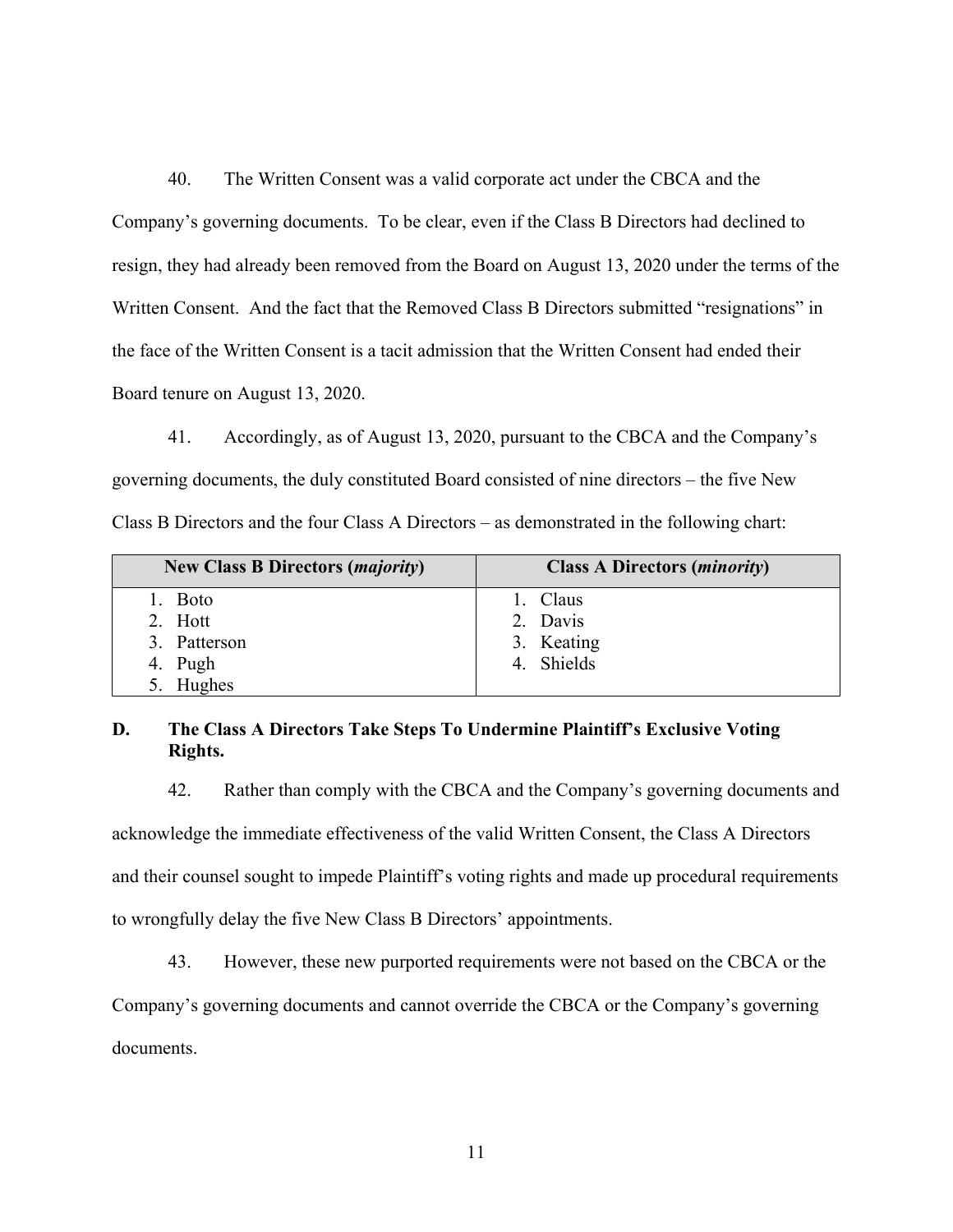44. Specifically, the Gibson Dunn Letter alleged that the five New Class B Directors would "require review by regulatory authorities." But this review was not a requirement under the Articles of Incorporation, the Third Amended Bylaws or the CBCA nor was it ever required in the past for the appointment of directors. There is also no applicable insurance regulatory law or requirement that requires any governmental authority to pre-approve directors. Moreover, the Company publicly disclosed that Plaintiff had already obtained all necessary regulatory approvals just two weeks earlier. This was simply an attempt by the Class A Directors to subvert Plaintiff's legal right to appoint a majority of the Board: a right acknowledged in the Gibson Dunn Letter.

45. The Gibson Dunn Letter also alleged that the New Class B Directors were not members of the Board because "all nominees must be reviewed by the Nominating and Governance Committee" (the "Committee"). (Exhibit 3 at 1) This statement finds no support under the CBCA. Stockholders – not directors – have the right to decide who serves on a board of directors. As the sole owner of Citizens' Class B Stock, Plaintiff – not the Class A Directors or anyone else – has the right to decide who serves as the directors representing the "simple majority" of the Board.

46. Moreover, the procedures outlined in the Committee's Charter (the "Governance Charter," a true and correct copy of the Governance Charter, adopted on June 7, 2016, is attached as Exhibit 4) specifically recognized Plaintiff's *exclusive right* to appoint the majority of the Board pursuant to Article III of the Articles of Incorporation and Section 3.08 of the Third Amended Bylaws: "The Committee will also fill vacancies on the Board from time to time,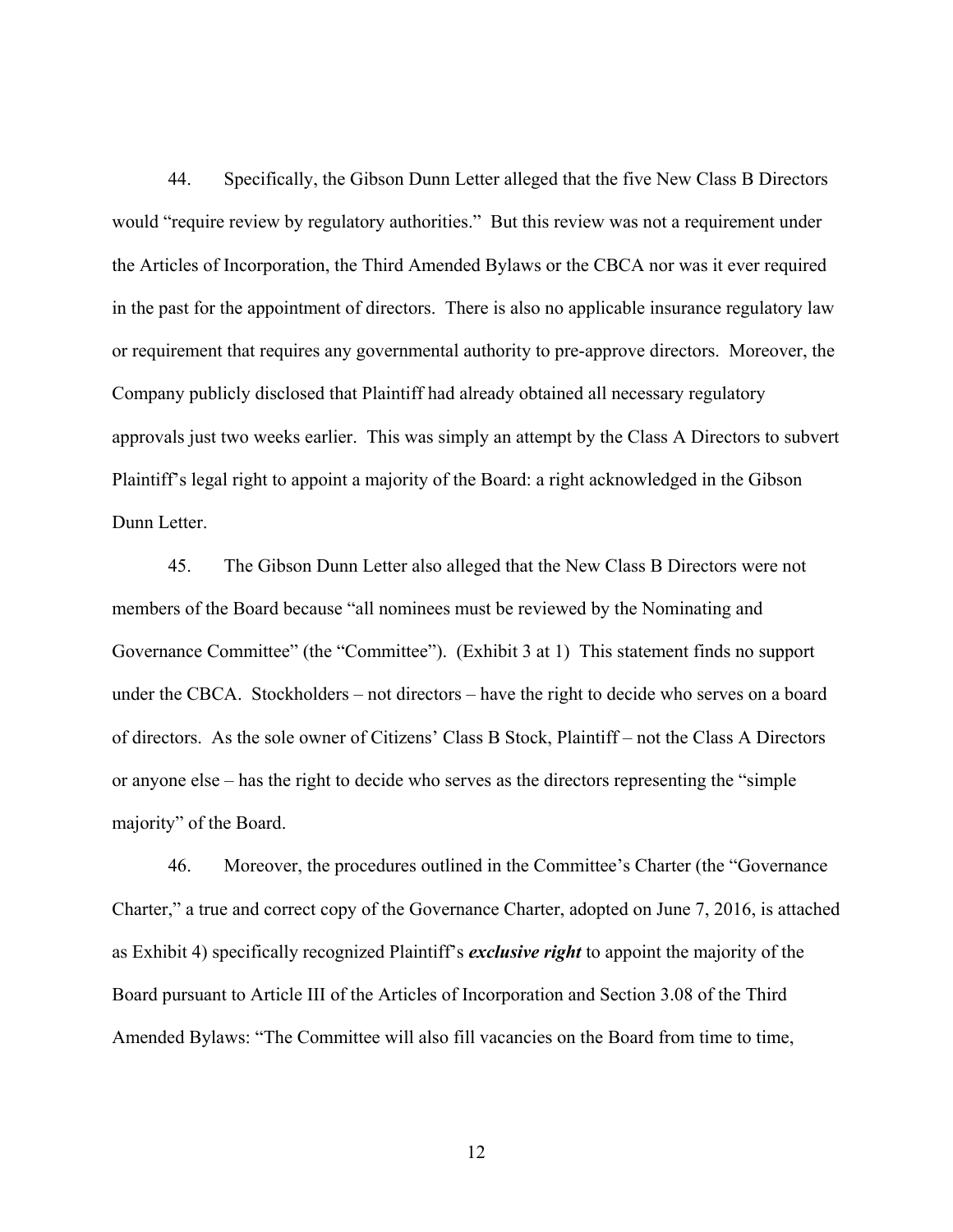*subject to legal rights*, if any, of other parties to nominate or appoint directors." (Exhibit 4 at 2 (emphasis added))

47. Yet, the Class A Directors and Removed Class B Directors ignore the plain language of the CBCA and the Company's governing documents and insist on "mov[ing] forward with interviews of each of [Plaintiff's] nominees."

48. The Class A Directors' wrongful refusal to recognize the effectiveness of the Written Consent does not change the fact that as of August 13, 2020, the duly constituted Board consisted of nine directors: the five New Class B Directors and the four Class A Directors. Thus, any purported Board actions taken on August 13, 2020 or since then were (and are) void and invalid because they were not taken by the duly authorized Board.

49. Indeed, the Class A Directors' and Removed Class B Directors' conduct has cast a significant cloud upon Citizens' ability to conduct its business, particularly with third parties, because only the duly appointed Board, as of August 13, 2020 can govern Citizens' business and affairs.

# **E. The Class A Directors Stage A Coup To Maintain Control Of The Board And Illegally Expand The Board.**

50. The Class A Directors' attempt to undermine and delay the lawful Written Consent was the first step in the Class A Directors' hasty scheme to entrench themselves and assert their control over the Company. Despite having no authority to act under the CBCA and the Company's governing documents, the Class A Directors attempted to execute a coup on August 18, 2020 to disenfranchise Plaintiff by taking inequitable actions in violation of their fiduciary duties.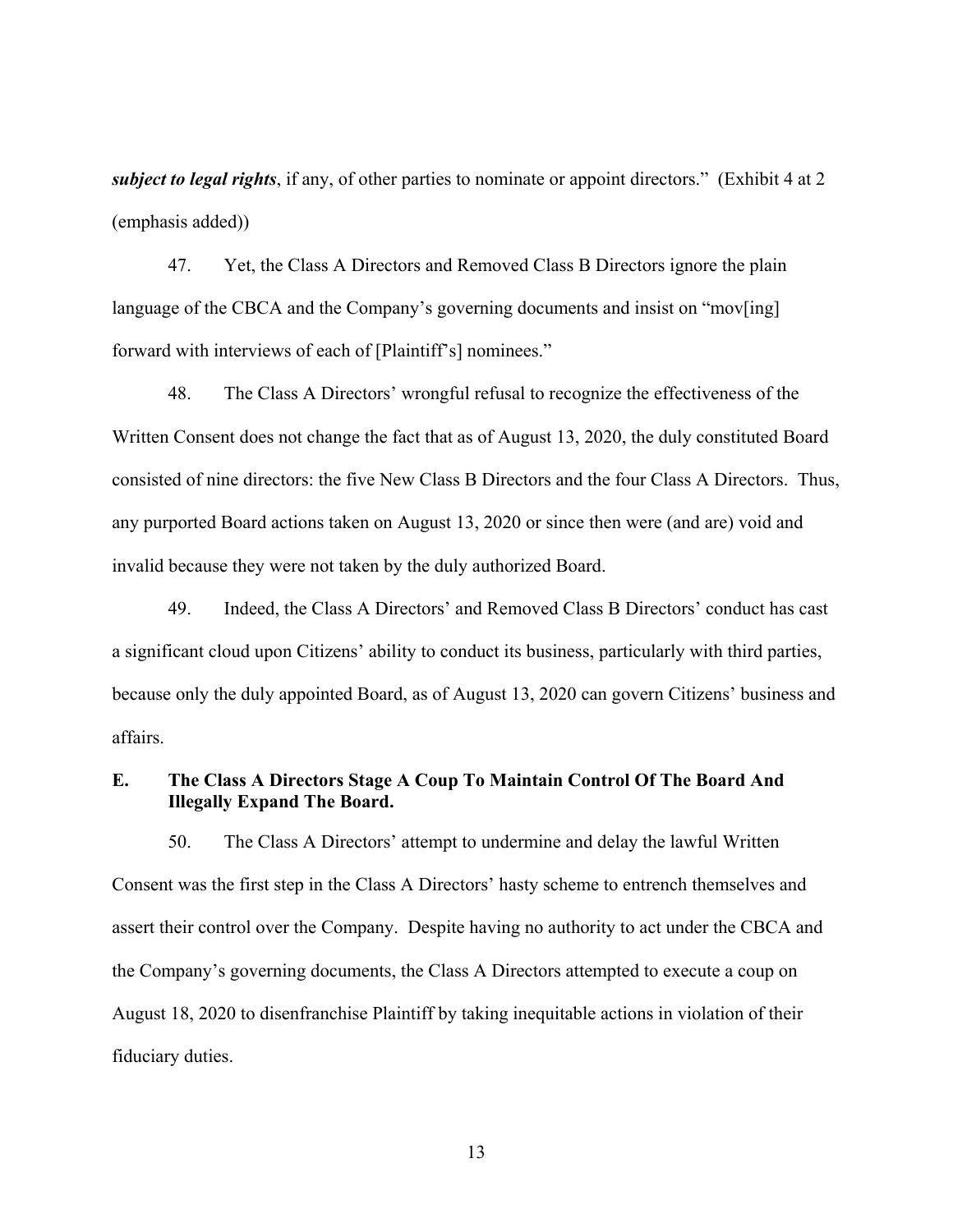51. On August 18, 2020, six days after receiving the valid Written Consent that removed the existing Class B Directors and appointed the New Class B Directors to the Board, the Company filed a false and misleading Form 8-K with the SEC (the "Form 8-K," a true and correct copy of which is attached as Exhibit 5). The Form 8-K announced the "Board's" decision to increase the Board's size from 9 to 13 directors (the "Board Expansion Provision") to "facilitate the orderly transition of Plaintiff as the new control party of the Company and protect the interests of all of the Company's shareholders." (Exhibit 5 at 2)

52. Other than acknowledging Plaintiff as the "control party of the Company," these statements were misleading and intended to provide cover for blatantly thwarting Plaintiff's exclusive rights as the Class B stockholder. The Class A Directors took these actions *after* they received the Written Consent, solely to subvert Plaintiff's rights and actions under the Company's governing documents and the CBCA to appoint a majority of the Board.

53. Moreover, the "Board" did not approve the Board Expansion Provision: *only the Class A Directors did*. Thus, the Board Expansion Provision is void because it was not adopted by the duly authorized Board.

54. The Board Expansion Provision is also invalid because it violates multiple provisions in the Articles of Incorporation, the Third Amended Bylaws and the CBCA.

55. First, the Board Expansion Provision violates Article III of the Articles of Incorporation and Section 3.08 of the Third Amended Bylaws, which provide that only Class B Common Stockholders have the "exclusive right to elect a simple majority of the members of the Board of Directors." By unilaterally expanding the Board from 9 to 13 members and appointing the four Removed Class B Directors to the Board, the Class A Directors prevented Plaintiff from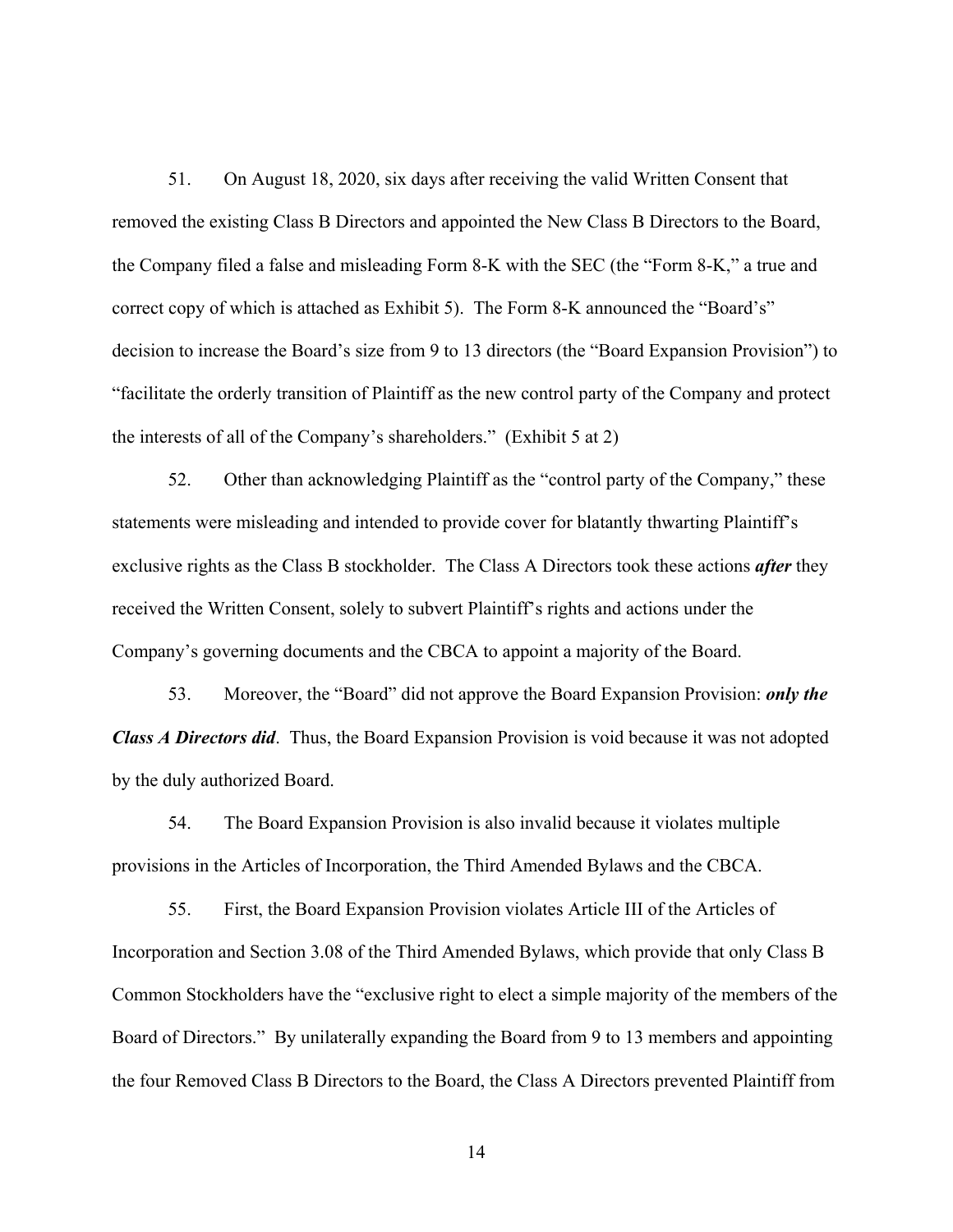electing the majority of the Board, in violation of the Articles of Incorporation and the Third

| <b>New Class B Directors (minority, and not</b> | <b>Class A and Removed Class B Directors</b> |  |
|-------------------------------------------------|----------------------------------------------|--|
| <i>recognized by the Company</i> )              | ( <i>majority</i> )                          |  |
| <b>Boto</b>                                     | 1. Claus (Class A)                           |  |
| 2. Hott                                         | 2. Davis (Class A)                           |  |
| 3. Patterson                                    | 3. Keating (Class A)                         |  |
| 4. Pugh                                         | 4. Shields (Class A)                         |  |
| 5. Hughes                                       | 5. Maness (Removed Class B)                  |  |
|                                                 | 6. Gage (Removed Class B)                    |  |
|                                                 | 7. Sloan, Jr. (Removed Class B)              |  |
|                                                 | 8. Weaver (Removed Class B)                  |  |

Amended Bylaws, as demonstrated in the following chart:

56. Second, under Section 3.03 of the Third Amended Bylaws:

The minimum and maximum number of directors may be increased or decreased from time to time by amendment to these Bylaws, provided that at all times the minimum and maximum number of directors shall conform to the Articles of Incorporation. No decrease shall have the effect of shortening the term of any incumbent director. *Any directorship to be filled by reason of an increase in the number of directors shall be filled by election at an annual meeting or at a special meeting of shareholders called for that purpose*."

(emphasis added)

57. The Class A Directors violated the plain text of Section 3.03 of the Third

Amended Bylaws by approving the Board Expansion Provision without calling a special meeting

of stockholders or electing the provision at an annual meeting. Indeed, the misleading Form 8-K

is *completely silent* as to how the "Board," *i.e.*, the Class A Directors, even adopted the Board

Expansion Provision.

58. Third, the Class A Directors violated Section 3.13 of the Third Amended Bylaws.

Under Section 3.13 of the Third Amended Bylaws:

At all meetings of the Board of Directors, *the presence of a majority of the directors* shall be necessary and sufficient to constitute a quorum for the transaction of business, and *the act of a majority of the directors present at any*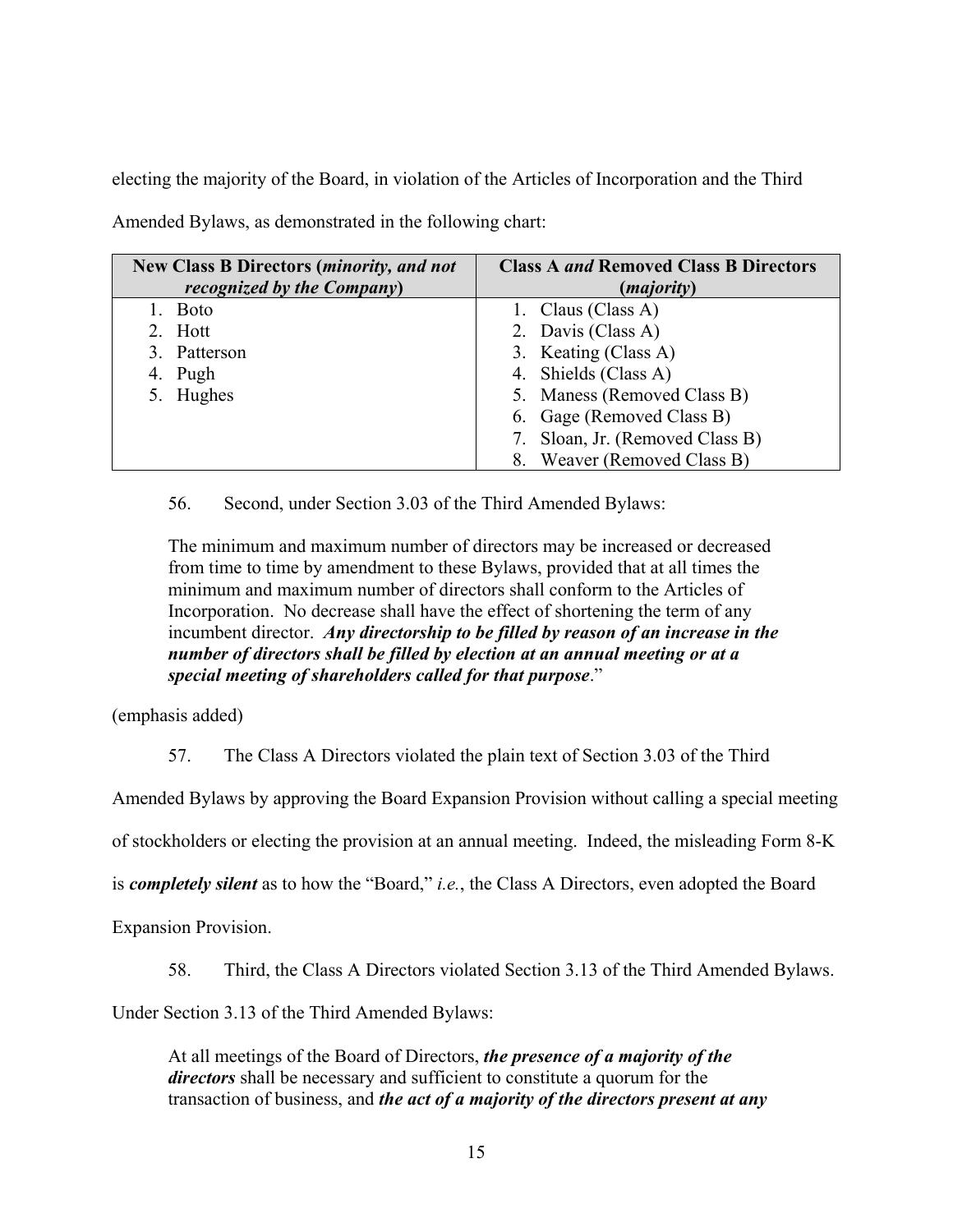## *meeting at which a quorum is present shall be the act of the Board of Directors*….

(emphasis added)

59. As previously stated, on August 13, 2020 the Board consisted of nine directors: the five New Class B Directors and the four Class A Directors. There could be no quorum between August 13 and August 18, 2020 because the New Class B Directors were intentionally sidelined *and* did not receive notice of or participate in any Board meeting, and the four Removed Class B Directors were no longer Board members following their resignations.

60. Fourth, the Board Expansion Provision violates, *inter alia*, Section 7-2-106 of the CBCA, because it is a provision "inconsistent with law" and with Article III of the Articles of Incorporation, which, under the law, controls.

# **F. The Invalid Board Seeks To Entrench Themselves And Attempts To Amend The Bylaws To Include Supermajority Provisions.**

61. Not satisfied with the illegal and invalid adoption of the Board Expansion Provision, the Class A Directors (along with their willing accomplices, the Removed Class B Directors) sought to further entrench themselves and block Plaintiff from exercising its oversight of the Company by purporting to adopt amended bylaws.

62. Specifically, the Class A Directors – along with the Removed Class B Directors – purported to amend the bylaws to: "(i) change the voting standard required for an action of the Board of Directors from a majority standard to a super majority (2/3) standard; and (ii) revise the voting standard for Bylaws alteration, amendment or repeal or the adoption of new Bylaws from a majority standard to a supermajority (2/3) standard, in each case, such changes to be in effect until the next Annual Meeting of Shareholders" (the "Supermajority Provisions"). (*Id.*)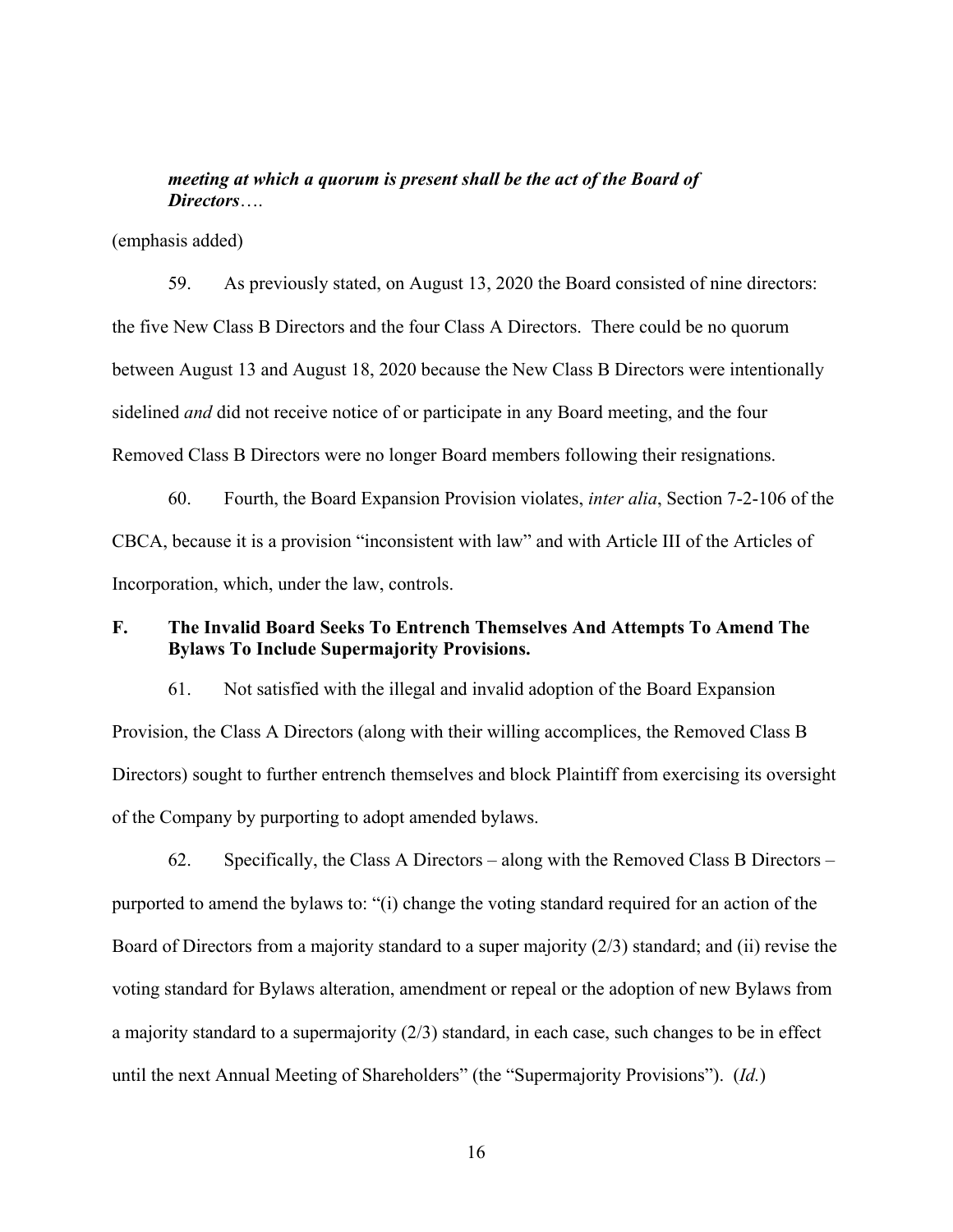63. The Supermajority Provisions were intended solely to deprive Plaintiff of its legal rights that were granted under the Company's governing documents and reflect the Class A and Removed Class B Directors' illegal efforts to maintain control of the Company, even with less than a majority of the Board.

64. Setting aside the fact that the Class A and Removed Class B Directors' sole purpose for adopting the Supermajority Provisions was to further their illegal coup, the amended bylaws are void because they were not adopted by the duly constituted Board as of August 13, 2020: the five New Class B Directors and the four Class A Directors.

65. And even if the amended bylaws were not void (which they are), the amended bylaws are invalid because their adoption violated the quorum requirement contained in Section 3.13 of the Third Amended Bylaws. Further, by violating Section 3.13, the Class A and Removed Class B Directors also violated Section 7-110-201(1) of the CBCA, which provides that "[t]he board of directors may amend the bylaws at any time to add, change, or delete a provision, unless … [a] particular bylaw expressly prohibits the board of directors from doing so."

66. The lack of a quorum also violated Section 7-110-203(1) of the CBCA, which states: "A bylaw that fixes a greater quorum or voting requirement for the board of directors may be amended" but it must "*meet the same quorum requirement and be adopted by the same vote required to take action under the quorum and voting requirement then in effect*, or proposed to be adopted, whichever is greater."§ 7-110-203(3) (emphasis added).

67. Moreover, the Class A Directors (along with their willing conspirators, the Removed Class B Directors) have breached their fiduciary duties and are acting inequitably by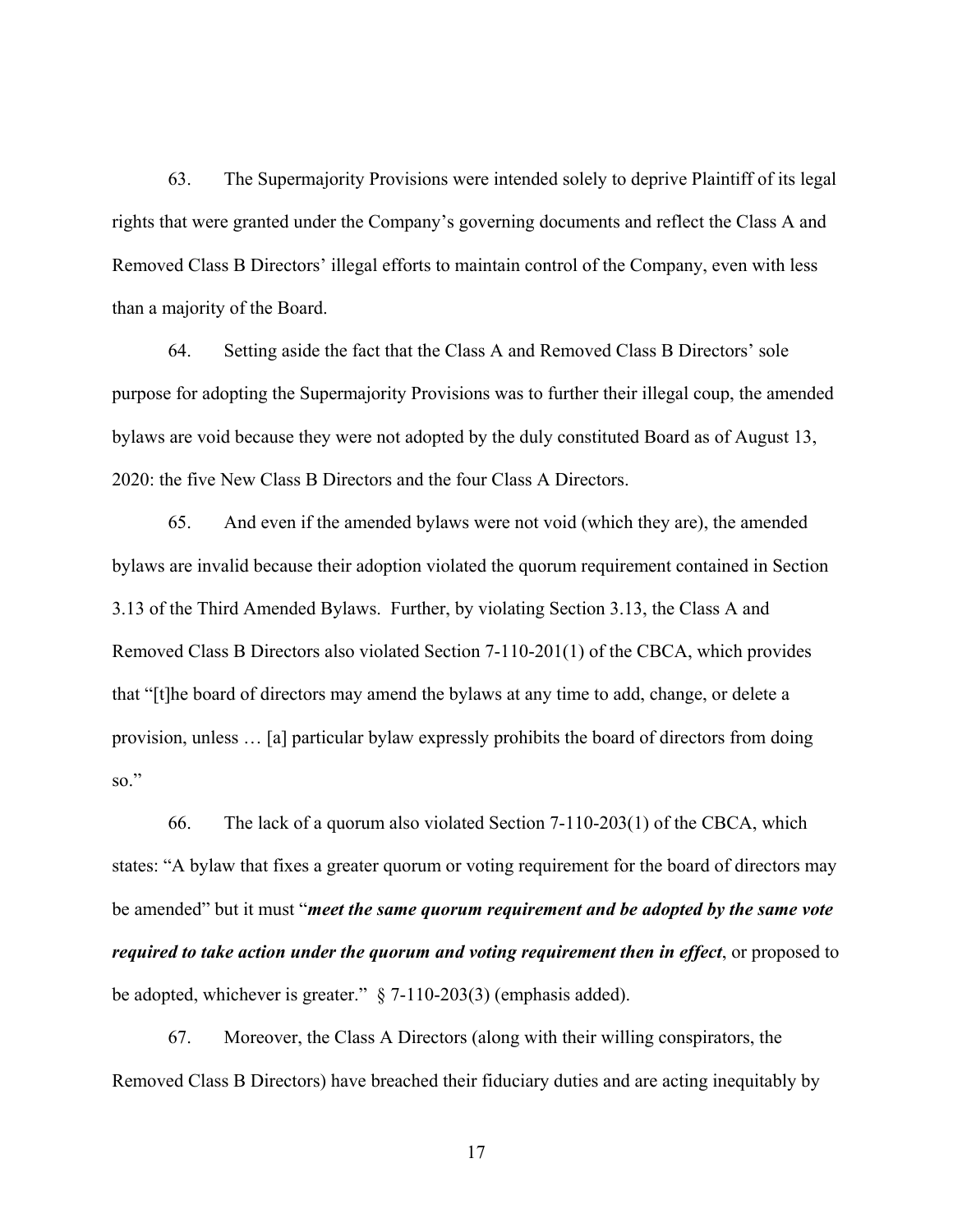using the Supermajority Provisions to undermine Plaintiff's exclusive voting rights as controlling stockholder. Citizens' Articles of Incorporation makes clear that Plaintiff, as the sole owner of 100% of the Class B Stock, has the ability to designate a simple majority of the Board.

68. By implementing supermajority voting through bylaw amendments at the Board level, the Class A Directors – as a matter of simple mathematics – are violating Article III of the Articles of Incorporation, and in a manner that attempts to tip the scales of Board power in their own favor, because the controlling decisions at the Board level cannot be made by Plaintiff's Class B Board designees alone. This cannot stand under the CBCA and the Company's governing documents, and must be promptly reversed through this action.

69. In addition to adding the Supermajority Provisions to maintain control, the Class A Directors amended the bylaws in a futile attempt to cover up one of the many reasons why the Board Expansion Provision was invalid in the first place. As discussed above, pursuant to Section 3.03 of the Third Amended Bylaws, "[*a*]*ny directorship to be filled by reason of an increase in the number of directors shall be filled by election at an annual meeting or at a special meeting of shareholders called for that purpose*." (emphasis added) This did not occur, so the Class A Directors removed the requirement to cover their omission.

**G. The Invalid Board Rewrites The Governance Charter To Disenfranchise Plaintiff.** 

70. In another brazen move, the Class A and Removed Class B Directors amended the Governance Charter to align with their unlawful scheme by claiming that the Written Consent was invalid and the New Class B Directors were not validly appointed to the Board.

71. These changes have no bearing on the validity of the Written Consent under the CBCA. A board of directors cannot validly restrict or condition the validity of a written consent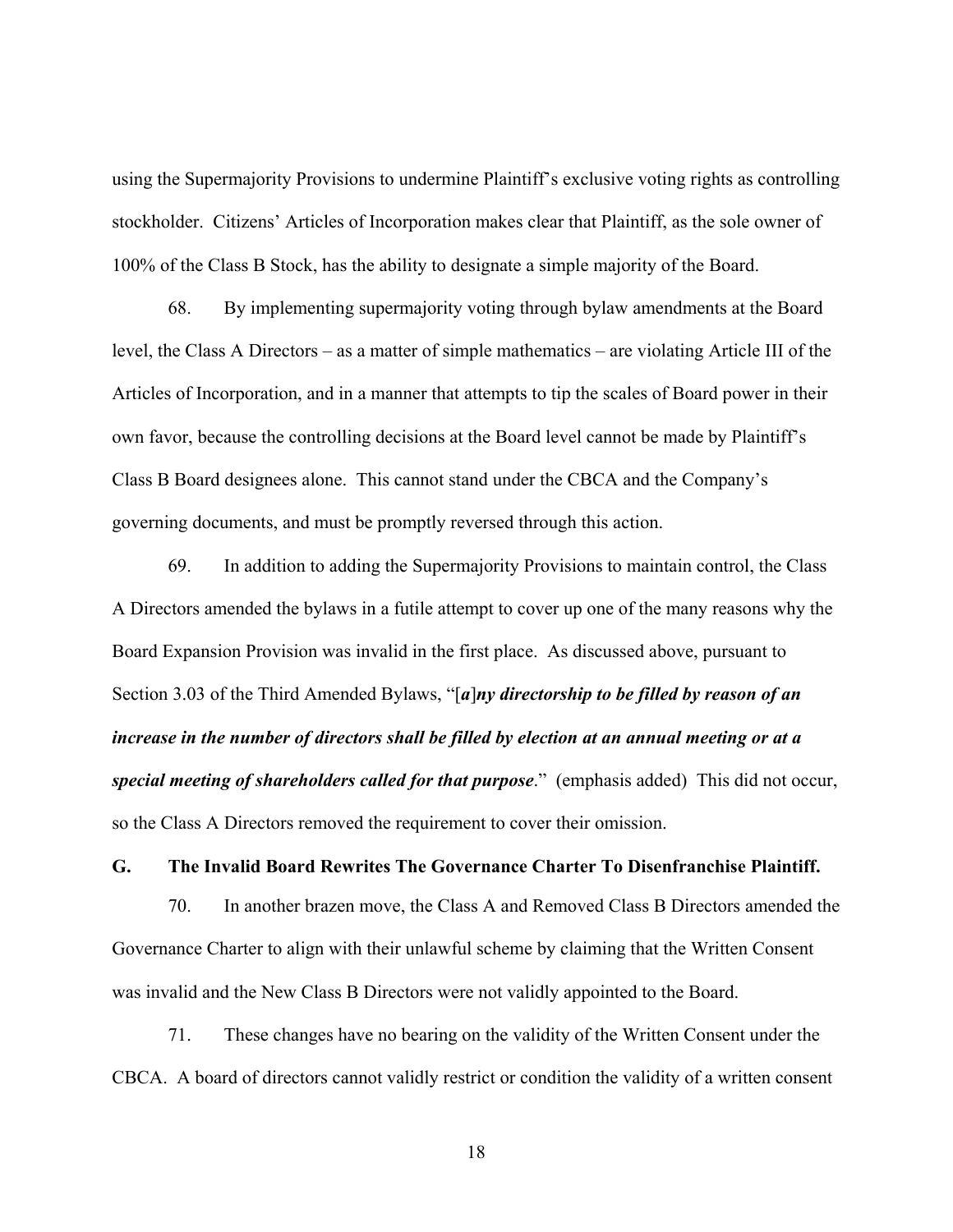based on the approval of the incumbent board of directors. Once a stockholder has acted by

written consent to remove and replace directors, the decision is final and must be respected under

Colorado law.

72. However, these changes are clear evidence of the Class A and Removed Class B

Directors' bad faith and inequitable attempt to undermine Plaintiff's voting rights.

73. The following chart demonstrates the less-than-subtle attempts by the Class A and

Removed Class B Directors to unlawfully disenfranchise Plaintiff and its voting rights:

| <b>Citizens' Governance Charter:</b>                                                                                                                                                                                                                                                                 | <b>Citizens' Governance Charter:</b>                                                                                                                                                                              |  |
|------------------------------------------------------------------------------------------------------------------------------------------------------------------------------------------------------------------------------------------------------------------------------------------------------|-------------------------------------------------------------------------------------------------------------------------------------------------------------------------------------------------------------------|--|
| <b>Adopted June 7, 2016</b>                                                                                                                                                                                                                                                                          | Purportedly Adopted August 18, 2020 <sup>6</sup>                                                                                                                                                                  |  |
| The Committee's purpose is to "develop,                                                                                                                                                                                                                                                              | The Committee's purpose is to "develop,                                                                                                                                                                           |  |
| $\bullet$                                                                                                                                                                                                                                                                                            | $\bullet$                                                                                                                                                                                                         |  |
| recommend to the Board, and assess                                                                                                                                                                                                                                                                   | approve or recommend to the Board for                                                                                                                                                                             |  |
| corporate governance policies for the                                                                                                                                                                                                                                                                | <i>approval</i> , and assess corporate governance                                                                                                                                                                 |  |
| Company."                                                                                                                                                                                                                                                                                            | policies for the Company."                                                                                                                                                                                        |  |
| "The Committee shall consist of at least"<br>three directors, at least one of whom is a<br>director elected by the holders of the<br><b>Class B common stock</b> , and a majority of<br>whom are independent under NYSE<br>criteria."                                                                | "The Committee shall consist of at least three"<br>$\bullet$<br>directors, all of whom are independent under<br>NYSE criteria."                                                                                   |  |
| "The Committee will develop and<br>periodically review the Company's<br>policies with respect to shareholder<br>nominations. The Committee will also<br>fill vacancies on the Board from time to<br>time, subject to legal rights, if any, of<br>other parties to nominate or appoint<br>directors." | "The Committee will develop and<br>periodically review the Company's policies<br>with respect to shareholder nominations and<br>will vet any candidates properly<br>recommended or nominated by<br>shareholders." |  |

 <sup>6</sup> <sup>6</sup> A true and correct copy of this invalidly adopted Governance Charter is attached as Exhibit 6.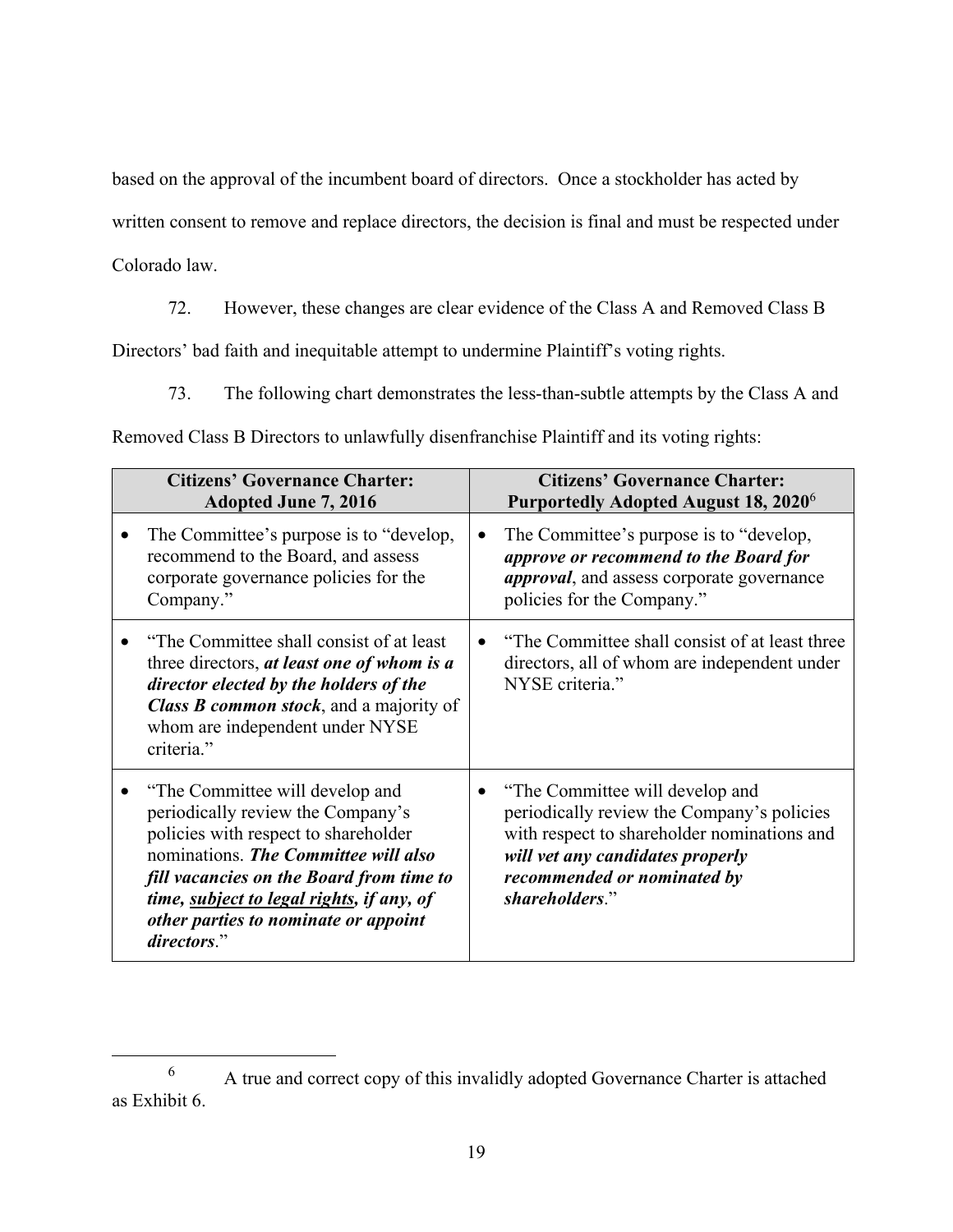| "The Committee will review periodically"<br>and have oversight over the Company's<br>corporate governance guidelines and<br>policies and recommend changes when<br>appropriate."                               | • "The Committee will review periodically and<br>have oversight over the Company's corporate<br>governance guidelines and policies and<br>approve or recommend that the Board<br>approve changes when appropriate."                                                                                                                                                                                                                                 |
|----------------------------------------------------------------------------------------------------------------------------------------------------------------------------------------------------------------|-----------------------------------------------------------------------------------------------------------------------------------------------------------------------------------------------------------------------------------------------------------------------------------------------------------------------------------------------------------------------------------------------------------------------------------------------------|
| "The Committee shall meet as often as it<br>deems necessary in order to perform its<br>responsibilities, or at least annually. The<br>Committee may act by unanimous<br>written consent in lieu of a meeting." | • "The Committee shall meet as often as it<br>deems necessary in order to perform its<br>responsibilities, or at least annually. $\vec{A}$<br>majority of the Committee members shall<br>constitute a quorum for conducting<br>business at a meeting of the Committee. Any<br>action of the Committee requires a majority<br>of the members present at any meeting. The<br>Committee may act by unanimous written<br>consent in lieu of a meeting." |

74. To summarize, the invalid Board attempted to manipulate the Governance Charter and further its scheme to maintain control by: (i) claiming that the Committee now had a role in *approving* directors, including the new Class B Directors (even though the purportedly revised Governance Charter was not effective when the Written Consent was received); (ii) removing Class B Directors from the Committee altogether; and (iii) abolishing the limitation on the Committee's ability to fill Board vacancies "*subject to legal rights*," including, notably, the limitations created by the Articles of Incorporation and the Third Amended Bylaws, which empower Plaintiff to appoint a simple majority of the Board, including by written consent as a stockholder.

75. These changes, which are the product of inequitable, bad faith conduct by the Class A and Removed Class B Directors, are unlawful and must be considered void because they were not approved by the properly constituted Board.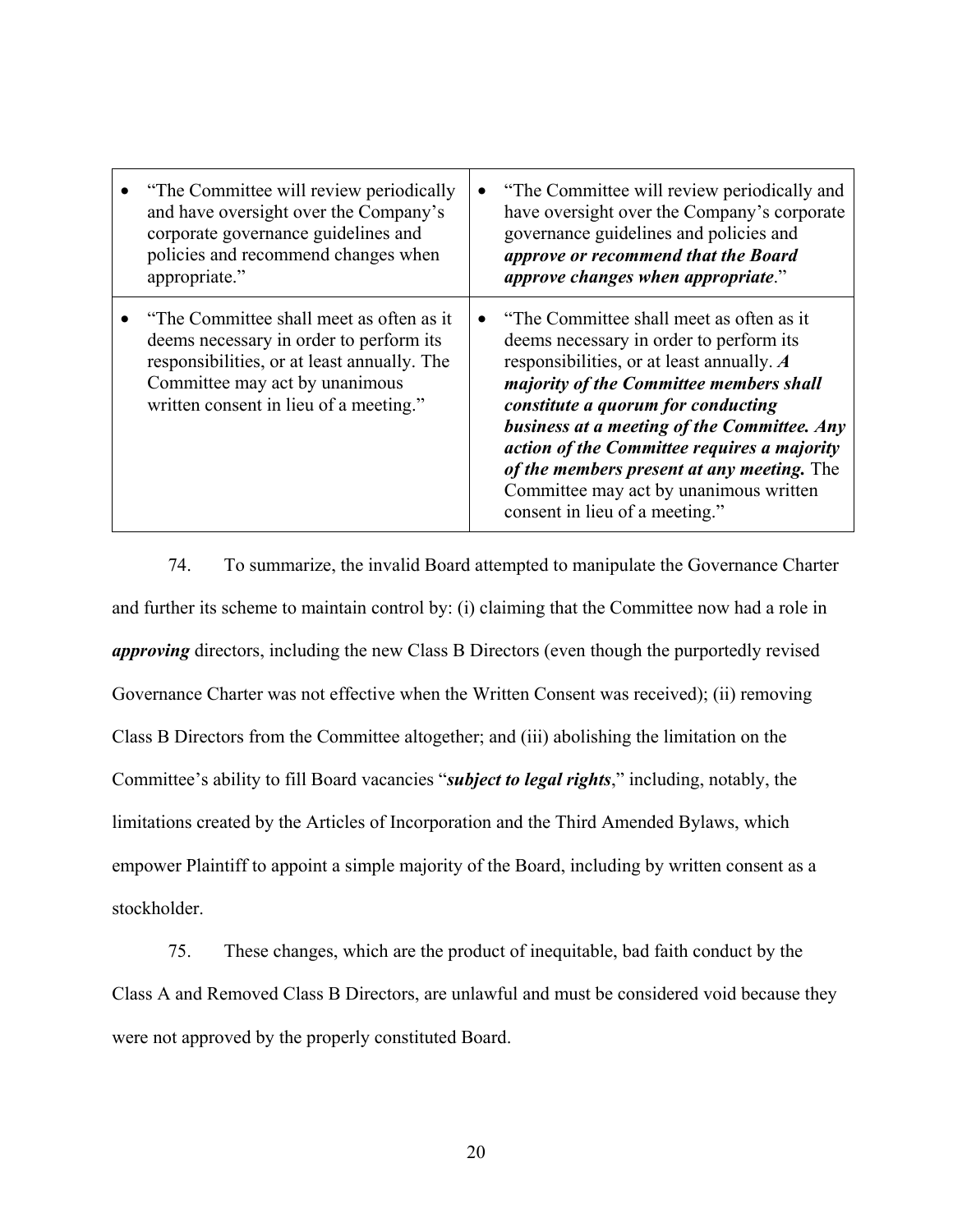**H. The Invalid Board Files False And Misleading Disclosures Stating That The New Class B Directors "Are Not Members Of The Board Of The Company."** 

76. On August 24 and 25, 2020, the New Class B Directors filed Form 3s with the SEC reporting that they were members of the Board in accordance with the Written Consent.

77. In direct response, despite acknowledging receipt of the Written Consent on August 13, 2020 and stating that "the Class B Directors will resign as Class B Directors" *because of the Written Consent*, the invalid Board issued another false and misleading disclosure with the SEC on August 28, 2020.

78. In its August 28 Form 8-K (a true and correct copy of the August 28 Form 8-K is attached as Exhibit 7), the invalid Board stated: "It should be noted that these five nominees *are not members of the board of the Company.*" (Exhibit 7 at 1 (emphasis added)) The invalid Board further alleged that the New Class B Directors "will be reviewed and evaluated by the Nominating and Corporate Governance Committee of the board, as are all nominees to the board, under the Company's corporate governance principles." (*Id.*)

79. But the August 28 Form 8-K did not point to *a single document or provision* of the "Company's corporate governance principles" that prevents the appointment of the New Class B Directors by written consent (because no such principle exists, as detailed above).

80. And, tellingly, the August 28 Form 8-K omitted any reference to the purported "review by regulatory authorities" referenced in the Gibson Dunn Letter. (*Supra* ¶ [-])This is because no such review was ever required. It was merely a sham to disenfranchise Plaintiff and its voting rights, as provided by the Company's governing documents.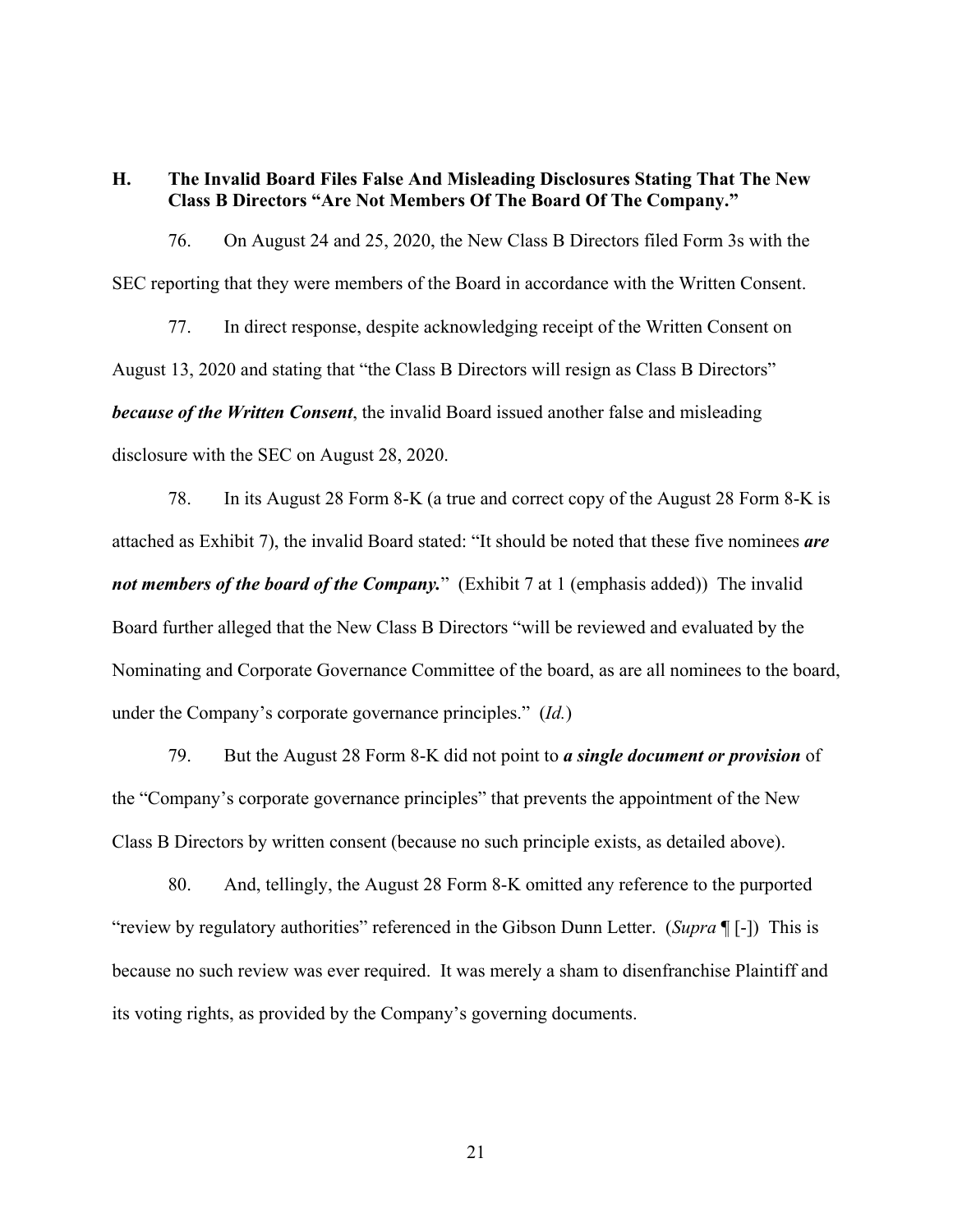# **I. In September 2020, Plaintiff Validly Replaces Patterson, A Class B Director, By Written Consent.**

81. On September 1, 2020, Patterson tendered his resignation from the Board.

82. That same day, the Class A Directors and Removed Class B Directors continued to act as if the newly appointed Class B Directors were not Board members, in direct violation of the CBCA, Articles of Incorporation and Third Amended Bylaws, by demanding (on behalf of the Nominating & Corporate Governance Committee) that the directors be interviewed by Keating and the Company's associate general counsel. But, like the other made up requirements, the interviews are not required by the CBCA or the Company's governing documents.

83. On September 2, 2020, Plaintiff delivered to the Board a second Written Consent (the "Second Written Consent," a true and correct copy of which is attached as Exhibit 8). The Second Written Consent again stated that "pursuant to Article III of the Restated and Amended Articles of Incorporation of the Company, the holders of the Class B Common Stock have *the exclusive right to elect a simple majority of the members of the Board [-] of the Company.*" (*Id.* at 1 (emphasis added))

84. Pursuant to the Second Written Consent, Plaintiff "desire[d] to elect a Class B director to fill [the] vacancy" created by Patterson's resignation. (*Id.* at 1)

85. Accordingly, Plaintiff exercised its voting rights granted under the Company's Articles of Incorporation and resolved to appoint Fred Louis Quatro ("Quatro") as a Class B Director of the Citizens Board. As of September 2, 2020, Quatro was duly appointed as a New Class B Director.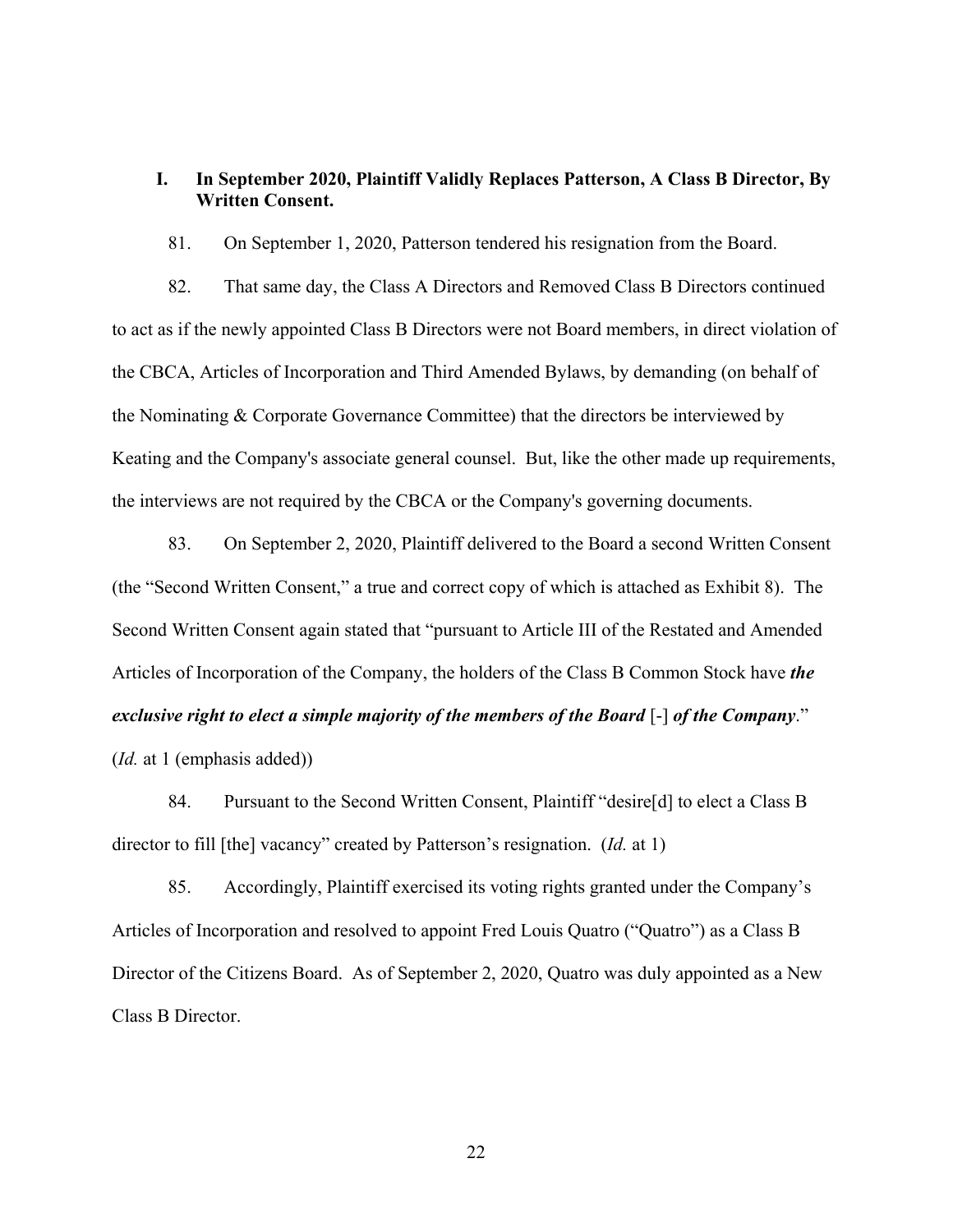86. As was the case with the Written Consent, the Second Written Consent, which represented 100% of the Class B Common Stock, was effective on September 2, 2020 when it was received by the Company.

**\* \* \*** 

87. Plaintiff sought to avoid litigation and hoped that the invalid Board would come to its senses and accept the validity of the Written Consent and, therefore, the appointment of the New Class B Directors. However, after appeals by the Plaintiff were denied and two false and misleading disclosures with the SEC, Plaintiff was left with no other option but to file this suit to protect its interests as the Class B stockholder of the Company, as provided for by the Company's governing documents and the CBCA, and to protect the interests of the Company and all of its stockholders from the actions of the illegal "Board."

### **COUNT I (Declaratory Judgment That The Written Consent Was Effective When Received – Against All Defendants)**

88. Plaintiff realleges and incorporates the above allegations, as if fully set forth herein.

89. On August 13, 2020, Plaintiff delivered to the Board the Written Consent that removed and replaced the Removed Class B Directors with the New Class B Directors.

90. That same day, the Board (through counsel) confirmed its receipt of the Written Consent; therefore, the Written Consent was effective when received by the Company under the CBCA and the Third Amended Bylaws.

91. Accordingly, as of August 13, 2020, the duly constituted Board consisted of nine directors: Boto, Hott, Patterson, Pugh, Hughes, Claus, Davis, Keating and Shields. However,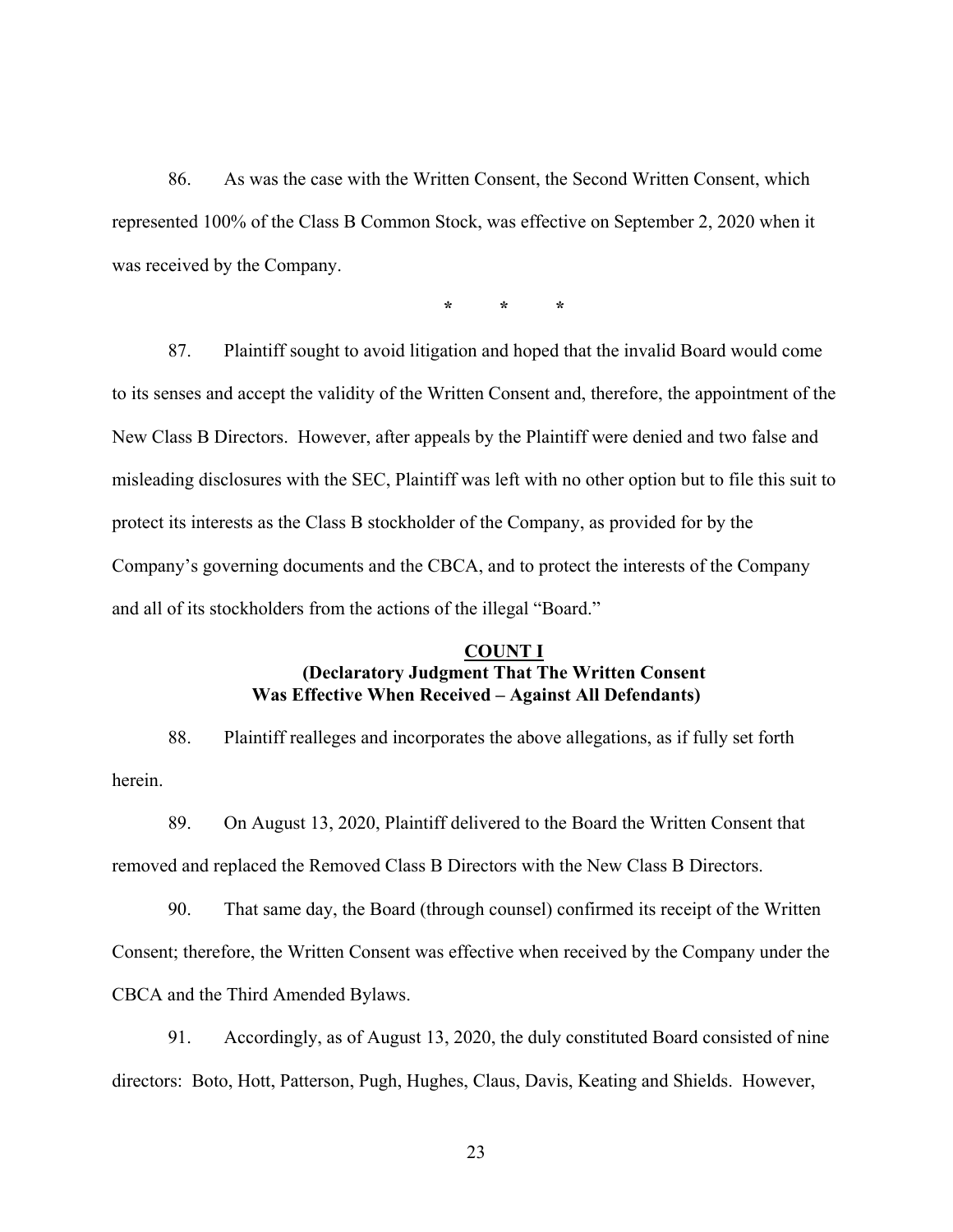the Company, through the illegal and invalid actions of the Class A Directors and Removed Class B Directors, have actively prevented the valid board from being seated.

92. Without this Court expeditiously entering a declaratory judgment validating the proper composition of the Board, Plaintiff will continue to suffer irreparable harm. The Class A Directors' improper actions and refusal to acknowledge the validity of the Written Consent – and thus the appointment of the New Class B Directors – has cast a significant cloud upon Citizens' ability to conduct its business and affairs. The Company and the Board do not currently have the authority to take certain fundamental actions, such as entering into transactions, acquiring debt or issuing any dividends to stockholders.

93. Plaintiff has suffered and will continue to suffer irreparable harm as its designees on the Board – the New Class B Directors – have had their right to receive financial information from the Company, including its books and records, completely blocked by the Class A and Removed Class B Directors. Without such critical Company information, the New Class B Directors are put at risk of involuntarily violating the fiduciary duties they owe to the Company and its stockholders.

94. Moreover, Plaintiff has suffered and will continue to suffer irreparable harm as the Board may continue to act adversely to the Company's interests in ways that cannot be remedied after the fact as a practical matter. Plaintiff is also suffering irreparable harm from the continued and sustained violations caused by the Class A Directors of its voting rights and privileges as the owner of 100% of the Class B Stock.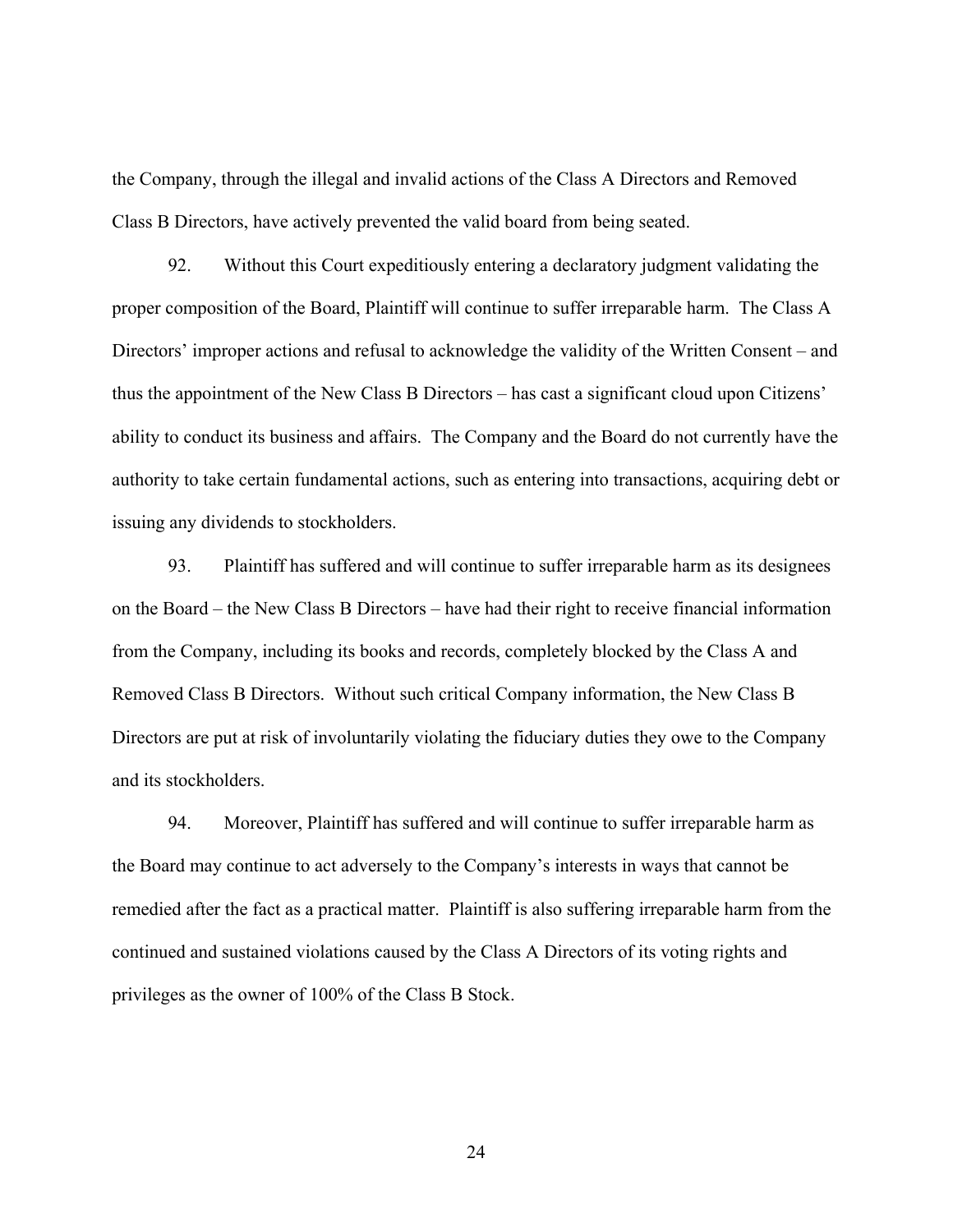95. Colorado has a significant interest in overseeing and adjudicating internal corporate claims of Colorado corporations, including the Defendants' violations of the CBCA, the Articles of Incorporation and the Third Amended Bylaws.

96. This request for a declaratory judgment regarding the composition of the Board is appropriate because the rights asserted by Plaintiff are present and cognizable and because Plaintiff otherwise lacks an adequate remedy at law.

### **COUNT II**

## **(Declaratory Judgment That The Board Expansion Provision Is Void And Invalid, And A Breach Of Article III Of The Articles Of Incorporation And The Third Amended Bylaws – Against All Defendants)**

97. Plaintiff realleges and incorporates the above allegations, as if fully set forth herein.

98. On August 13, 2020, Plaintiff delivered to the Board the Written Consent that removed and replaced the Removed Class B Directors with the New Class B Directors to form a new majority operating on behalf of Plaintiff.

99. That same day, the Board (through counsel) confirmed its receipt of the Written Consent; therefore, the Written Consent was a valid corporate act under the CBCA and the Third Amended Bylaws.

100. Accordingly, as of August 13, 2020, the duly constituted Board consisted of nine directors: Boto, Hott, Patterson, Pugh, Hughes, Claus, Davis, Keating and Shields. However, the Company, through the illegal and invalid actions of the Class A Directors and Removed Class B Directors, have actively prevented the valid board from being seated.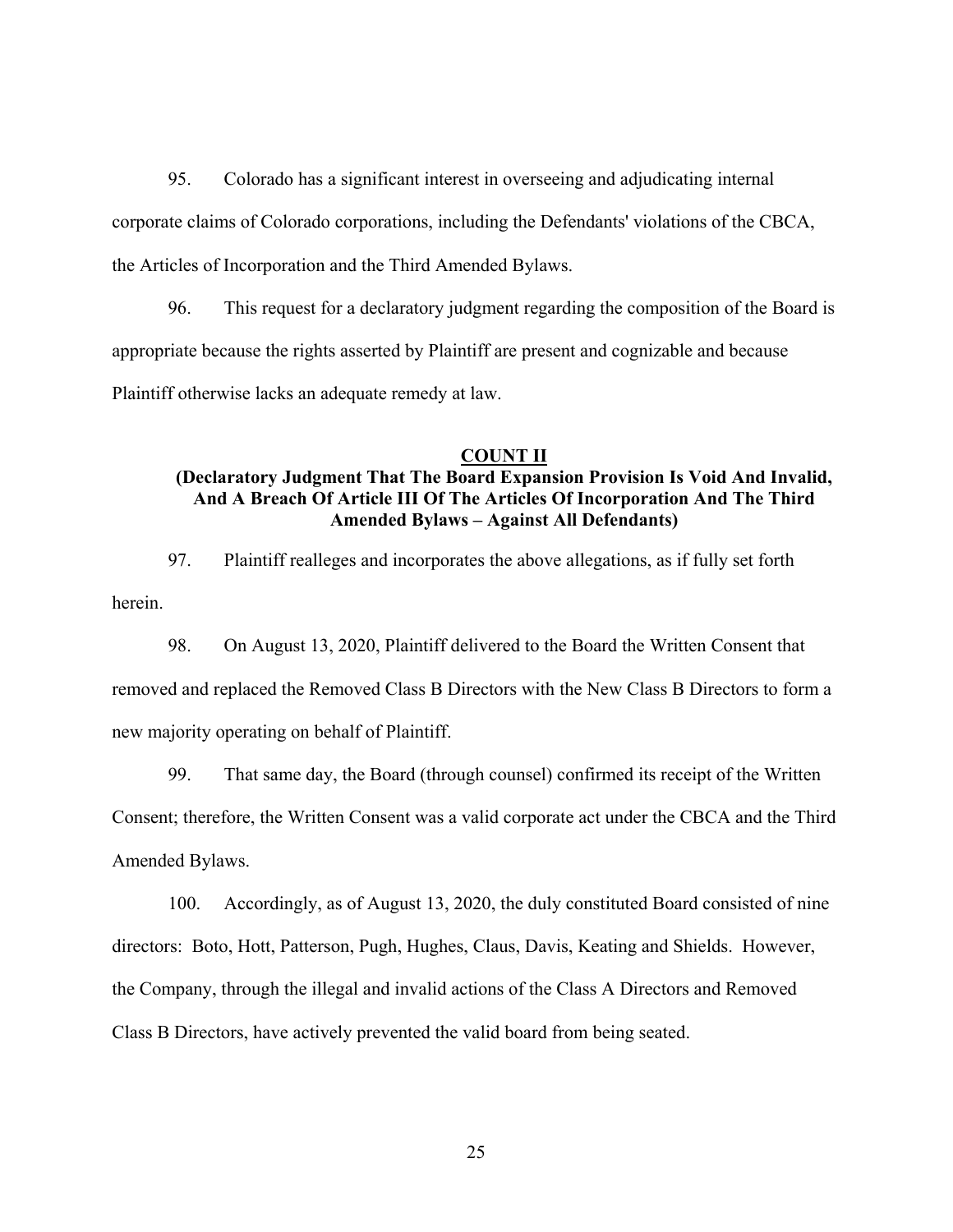101. Article III of the Articles of Incorporation provides that only Class B Common Stockholders have the "exclusive right to elect a simple majority of the members of the Board of Directors." Section 3.08 of the Third Amended Bylaws repeats the primary governing document's provision *verbatim*.

102. On August 18, 2020, the Class A Directors – and not the full Board, including the New Class B Directors – *unilaterally* adopted the Board Expansion Provision that expanded the Board from 9 to 13 members and then unilaterally appointed the four Removed Class B Directors to the illegally expanded Board. It is undisputed that Plaintiff did not elect a single member of the "Board" in accordance with its voting rights under Article III of the Articles of Incorporation and Section 3.08 of the Third Amended Bylaws.

103. Further, Section 3.03 of the Third Amended Bylaws provided that "[a]ny directorship to be filled by reason of an increase in the number of directors shall be filled by election at an annual meeting or at a special meeting of shareholders called for that purpose." Thus, the Class A Directors' adoption of the Board Expansion Provision violated the plain text of Section 3.03 because it was approved without calling a special meeting of stockholders or adopting the provision at an annual meeting.

104. Moreover, Section 3.13 of the Third Amended Bylaws requires that "[a]t all meetings of the Board of Directors, the presence of a majority of the directors shall be necessary and sufficient to constitute a quorum for the transaction of business, and the act of a majority of the directors present at any meeting at which a quorum is present shall be the act of the Board of Directors ...."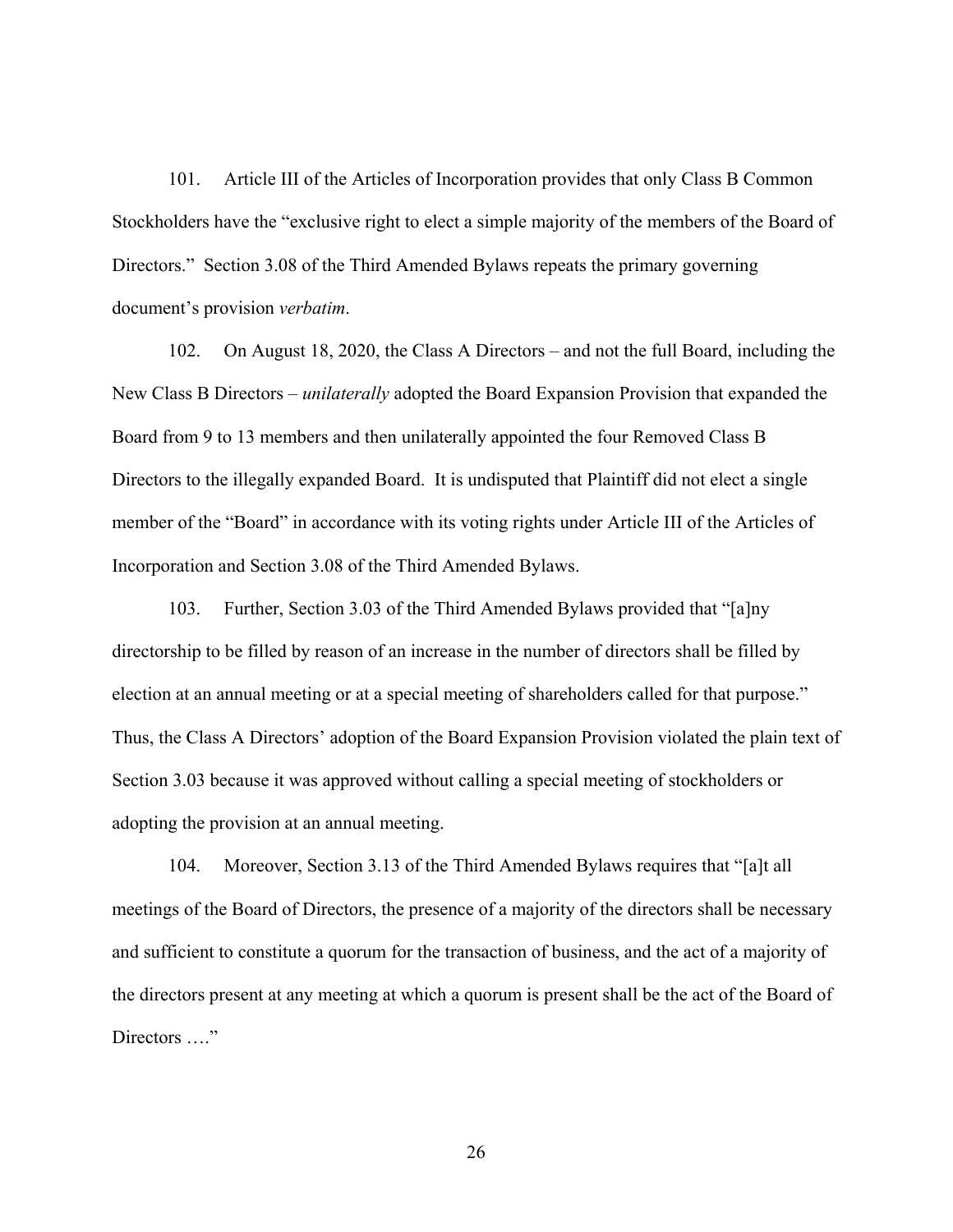105. As of August 13, 2020, the quorum requirement for approving any Board level action was five directors. Only the four Class A Directors adopted the Board Expansion Provision and, thus, there was no quorum.

106. "A corporation's bylaws constitute a contract between the corporate entity and its shareholders."<sup>7</sup>

107. Each of the Class A Directors owns Class A Common Stock.

108. Therefore, it is clear that the Class A Directors have breached the Articles of Incorporation and the Third Amended Bylaws.

109. Plaintiff has suffered irreparable injury and will continue to suffer irreparable injuries, including, but not limited to, its disenfranchisement and harm to its and the Company's goodwill and reputation, if this Court does not issue a declaratory judgment voiding and invalidating the Board Expansion Provision as described herein, and declaring it a breach of Article III of the Articles of Incorporation and Section 3.08 of the Third Amended Bylaws.

110. Plaintiff lacks an adequate remedy at law because, as described herein, Defendants' actions with respect to the Board and the bylaws and Plaintiff's subsequent disenfranchisement are difficult, if not impossible, to quantify and repair through the award of money damages.

111. Colorado has a significant interest in overseeing and adjudicating internal corporate claims of Colorado corporations, including the Defendants' violations of the CBCA, the Articles of Incorporation and the Third Amended Bylaws.

 $\overline{7}$  *P.F.P. Fam. Holdings, L.P. v. Stan Lee Media, Inc.*, 252 P.3d 1, 3 (Colo. App. 2010).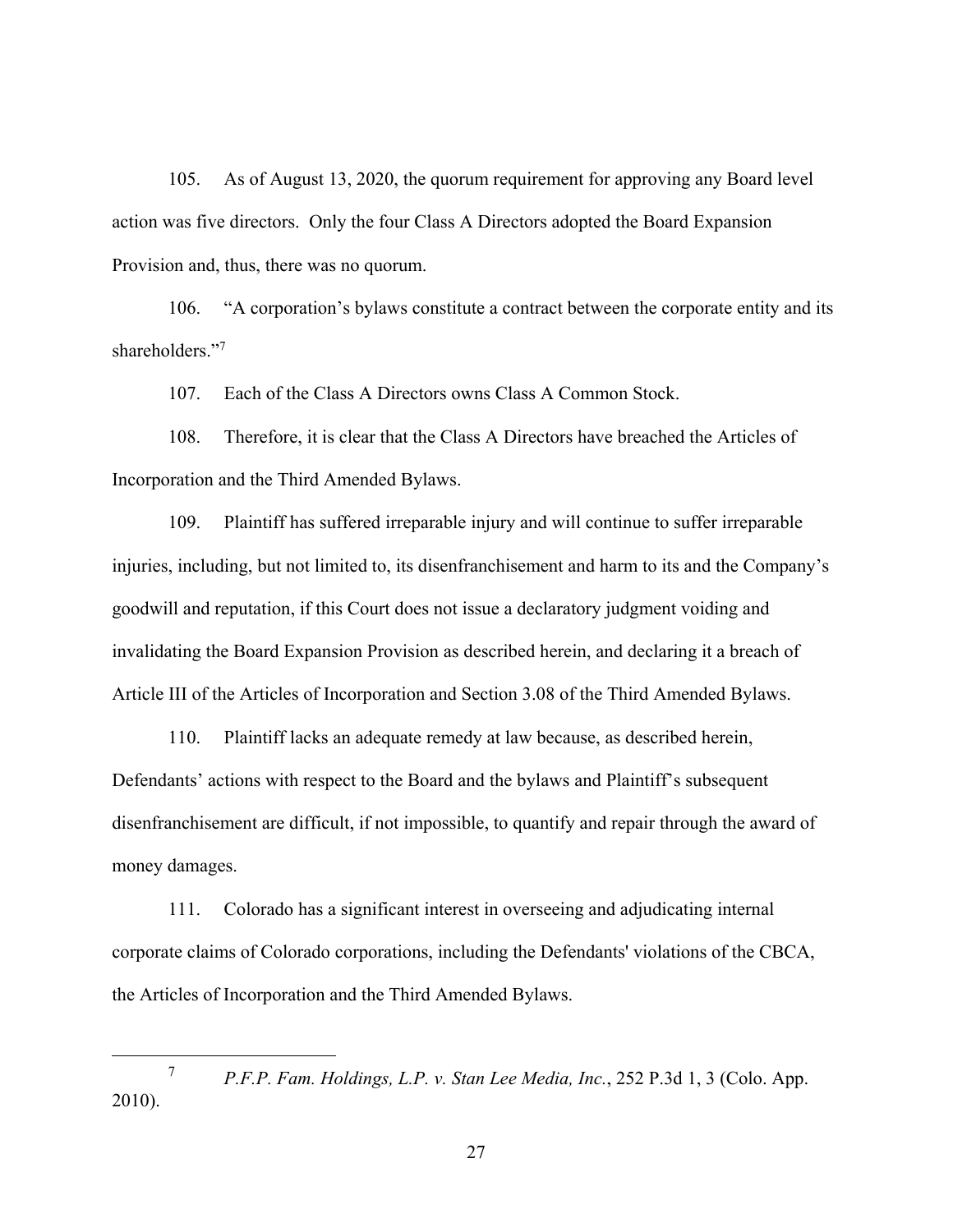112. This request for a declaratory judgment is appropriate because the rights asserted by Plaintiff are present and cognizable.

#### **COUNT III**

# **(Declaratory Judgment That The Amended Bylaws Are Void And Invalid, And The Adoption Of The Supermajority Provisions Was A Breach Of The Third Amended Bylaws – Against All Defendants)**

113. Plaintiff realleges and incorporates the above allegations, as if fully set forth herein.

114. On August 13, 2020, Plaintiff delivered to the Board the Written Consent that removed and replaced the Removed Class B Directors with the New Class B Directors to form a new majority operating on behalf of Plaintiff.

115. That same day, the Board (through counsel) confirmed its receipt of the Written Consent; therefore, the Written Consent was a valid corporate act under the CBCA and the Third Amended Bylaws.

116. Accordingly, as of August 13, 2020, the duly constituted Board consisted of nine directors: Boto, Hott, Patterson, Pugh, Hughes, Claus, Davis, Keating and Shields. However, the Company, through the illegal and invalid actions of the Class A Directors and Removed Class B Directors, have actively prevented the valid board from being seated.

117. Section 3.13 of the Third Amended Bylaws requires that "[a]t all meetings of the Board of Directors, the presence of a majority of the directors shall be necessary and sufficient to constitute a quorum for the transaction of business, and the act of a majority of the directors present at any meeting at which a quorum is present shall be the act of the Board of Directors ...."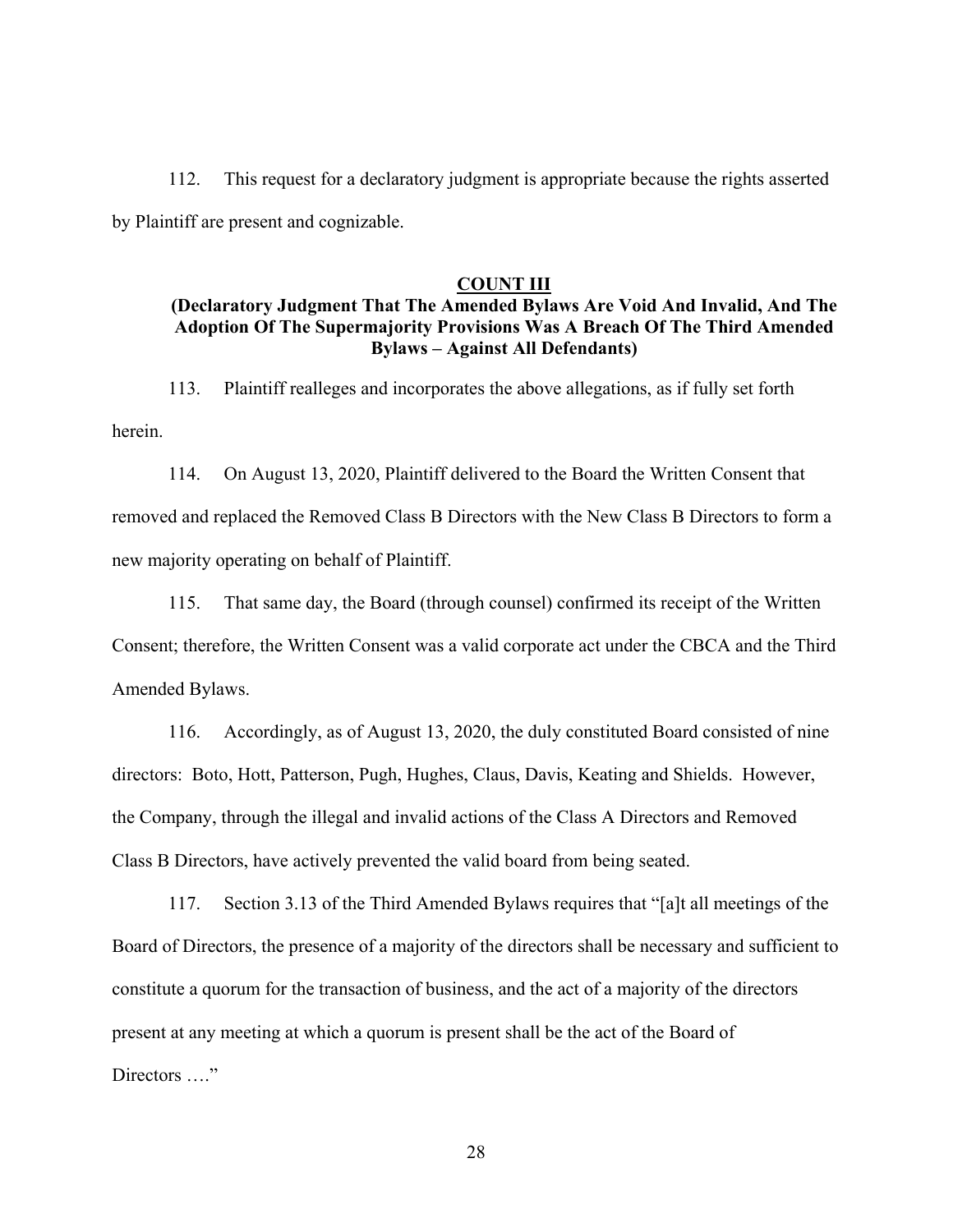118. "A corporation's bylaws constitute a contract between the corporate entity and its shareholders."<sup>8</sup>

119. Each of the Class A and Removed Class B Directors owns Class A Common Stock.

120. As of August 13, 2020, the quorum requirement for approving any Board level action was five directors upon the execution and delivery of the Written Consent. The Class A and Removed Class B Directors' approval of the Supermajority Provisions with only four Board votes – not five – breached Section 3.13 of the Third Amended Bylaws.

121. Plaintiff has suffered – and will continue to suffer – irreparable injury as described herein, including, but not limited to, harm to its and the Company's goodwill and reputation.

122. Plaintiff lacks an adequate remedy at law because, as described herein, Defendants' actions with respect to the Board and the Bylaws are difficult, if not impossible, to quantify and repair through the award of money damages.

123. Colorado has a significant interest in overseeing and adjudicating internal corporate claims of Colorado corporations, including the Defendants' violations of the CBCA, the Articles of Incorporation and the Third Amended Bylaws.

124. This request for a declaratory judgment is appropriate because the rights asserted by Plaintiff are present and cognizable.

 8 *Id.*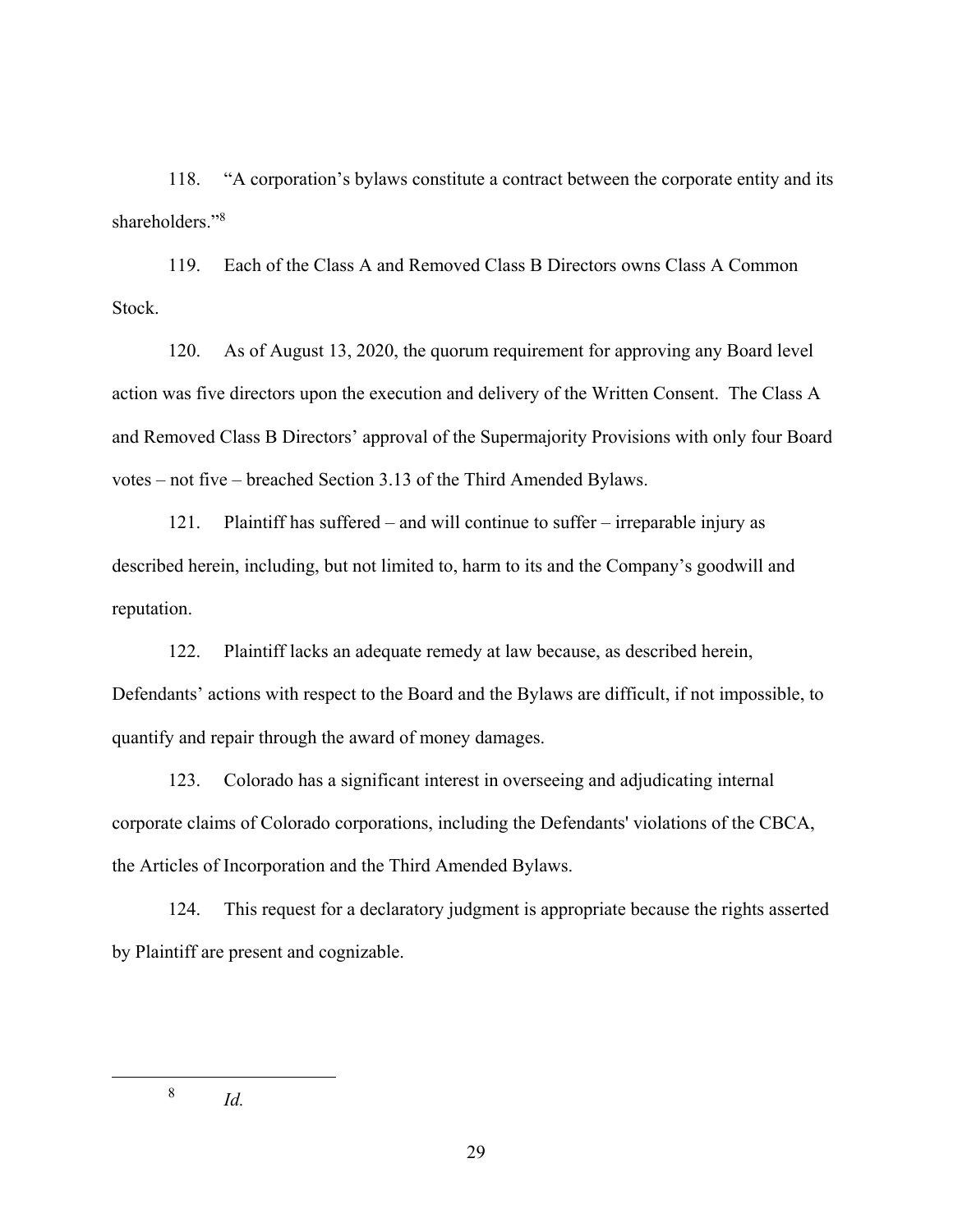### **COUNT IV (Injunctive Relief – Against All Defendants)**

125. Plaintiff realleges and incorporates the above allegations, as if fully set forth herein.

126. On August 13, 2020, Plaintiff delivered to the Board the Written Consent that removed and replaced the Removed Class B Directors with the New Class B Directors.

127. That same day, the Board (through counsel) confirmed its receipt of the Written Consent; therefore, the Written Consent was effective when received by the Company under the CBCA and the Third Amended Bylaws.

128. Accordingly, as of August 13, 2020, the duly constituted Board consisted of nine directors: Boto, Hott, Patterson, Pugh, Hughes, Claus, Davis, Keating and Shields. However, the Company, through the illegal and invalid actions of the Class A Directors and Removed Class B Directors, have actively prevented the valid Board from being seated.

129. The Class A and Removed Class B Directors have breached several of their fiduciary duties owed to the Company – including the duty of loyalty – through their brazen attempt to entrench their power on the Board by depriving Plaintiff of its rights as afforded to it by the Company's governing documents. By manufacturing procedural requirements with which the New Class B Directors would need to comply, the Class A and Removed Class B Directors sought to buy time to invalidly adopt certain corporate measures – such as the Board Expansion Provision, the Supermajority Provisions and the amended Governance Charter – to illegally seize and maintain control of the Company.

130. Moreover, by ignoring the Written Consent, which is valid on its face, and continuing to withhold control from Plaintiff, the Class A and Removed Class B Directors have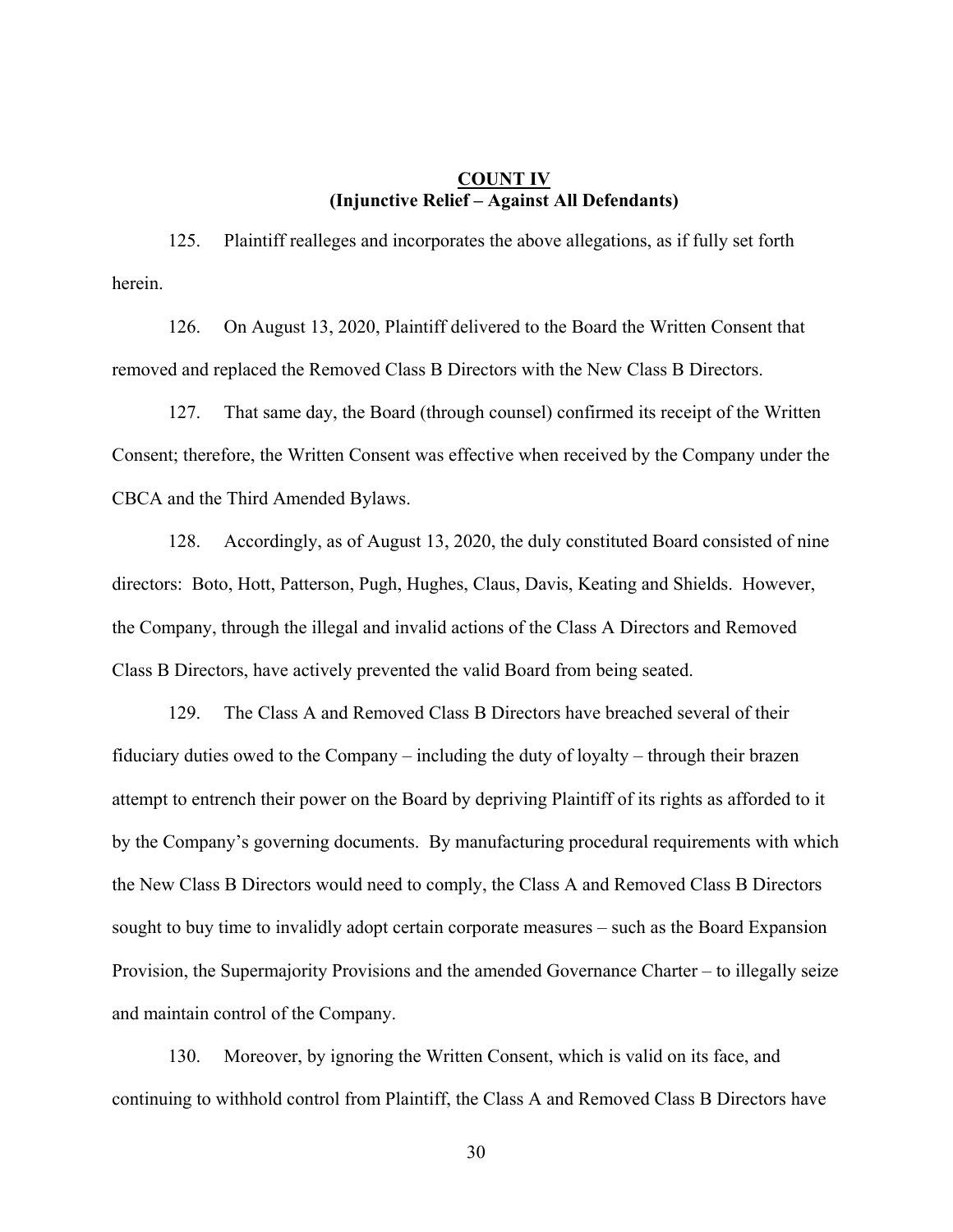breached – and will continue without prompt court intervention to breach – their duties. The Class A Directors' (in concert with the Removed Class B Directors) *numerous* actions on August 18, 2020 alone – (i) adopting the Board Expansion Provision, (ii) adopting the Supermajority Provisions and (iii) amending the Governance Charter – prove that these directors have acted, and are continuing to act, in bad faith with the specific purpose of disenfranchising Plaintiff. In particular, the Class A and Removed Class B Directors have blocked the New Class B Directors from receiving the Company's books and records to prevent them from further discovering any potential wrongdoing, including, but not limited to, the misconduct alleged in this action.

131. Without this Court expeditiously requiring that the Class A and Removed Class B Directors stop acting on behalf of the Company, Plaintiff will continue to suffer irreparable harm. The Class A Directors' improper actions and refusal to acknowledge the validity of the Written Consent – and thus the appointment of the New Class B Directors – requires that a status quo order be entered to prevent the invalid Board from taking certain fundamental actions, such as, among other things: entering into material transactions; employing executives; approving key employment and severance packages; entering into long-term contracts with third parties; acquiring debt; declaring dividends; or claiming or receiving indemnification or reimbursement for legal representation in the commission of their ultra vires acts, all or any of which may not be in the best interests of the Company or its stockholders. The Company will not be harmed by such an order, and to the extent it is, it is outweighed by the harm Plaintiff has suffered and will continue to suffer.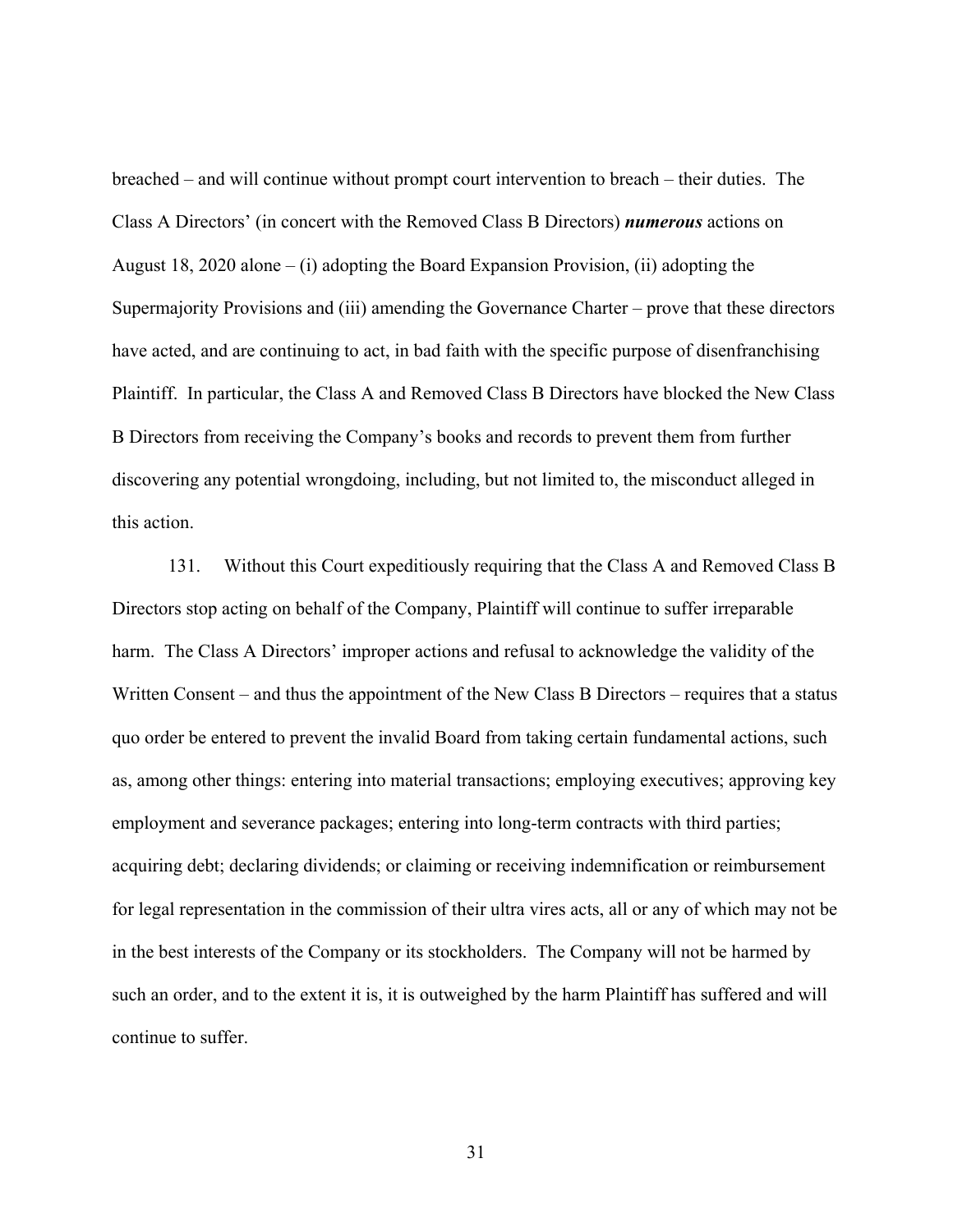132. Colorado has a significant interest in overseeing and adjudicating internal corporate claims of Colorado corporations, including the Defendants' violations of the CBCA, the Articles of Incorporation and the Third Amended Bylaws.

133. By reason of the foregoing and to prevent the wrongful conduct described herein, Plaintiff is entitled to an order preliminarily and permanently enjoining, prohibiting and restraining the Class A and Removed Class B Directors from taking certain fundamental actions, such as entering into transactions, acquiring debt or issuing any dividends to stockholders.

### **PRAYER FOR RELIEF**

**WHEREFORE**, Plaintiff requests that this Court enter judgment against Defendants as follows:

(a) entering a status quo order during the pendency of this action;

(b) declaring that the August 13, 2020 Written Consent executed by Plaintiff is valid and enforceable;

(c) declaring and confirming that the Board is currently composed of: Boto, Hott, Pugh, Hughes, Quatro, Claus, Davis, Keating and Shields;

(d) declaring that all actions, resolutions and measures taken or adopted by the Board since August 13, 2020 – including, but not limited to, the Board Expansion Provision, the Supermajority Provisions and the amended Governance Charter – are void and unenforceable;

(e) enjoining the Removed Class B Directors from purporting to act as representatives of the Board;

(f) declaring that the Class A Directors and Removed Class B Directors have breached the Articles of Incorporation and the Third Amended Bylaws;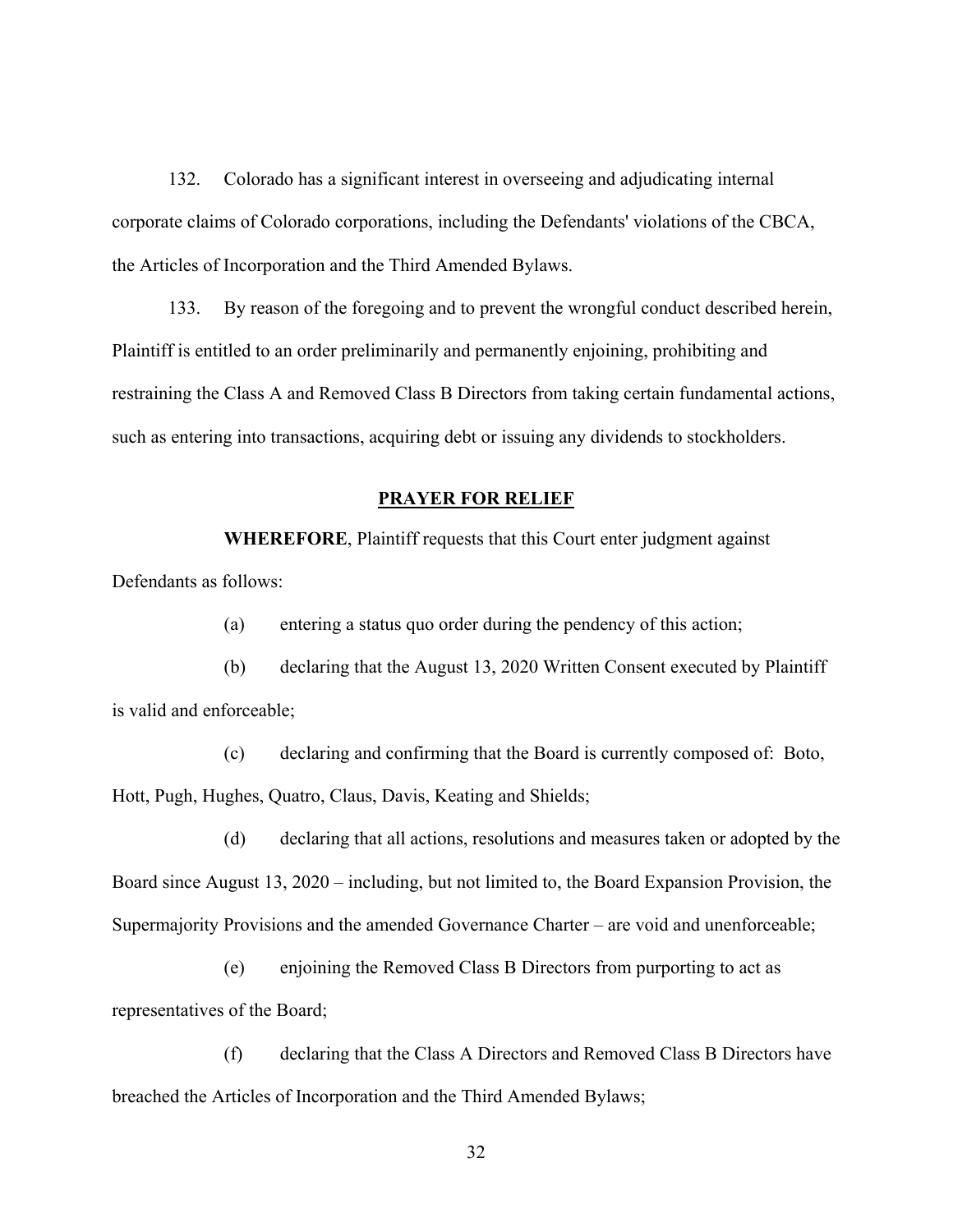(g) ordering the Company and the Board to indemnify – pursuant to any applicable provision of the Company's Articles of Incorporation or bylaws and any applicable director and officer insurance policy – for any and all expenses that the Plaintiff and the New Class B Directors have incurred relating to this action;

(h) enjoining the Company from providing legal representation to the Class A and Removed Class B Directors in any way relating to their ultra vires acts, and requiring the Class A and Removed Class B Directors to reimburse the Company for any funds they have received in payment for Board service on or since August 13, 2020 as well as any reimbursements they have received for acquiring personal legal representation in any way relating to their ultra vires acts;

(i) awarding Plaintiff all fees and expenses incurred in pursuit of this action, including attorneys' fees; and awarding such other and further relief as this Court may deem just and proper.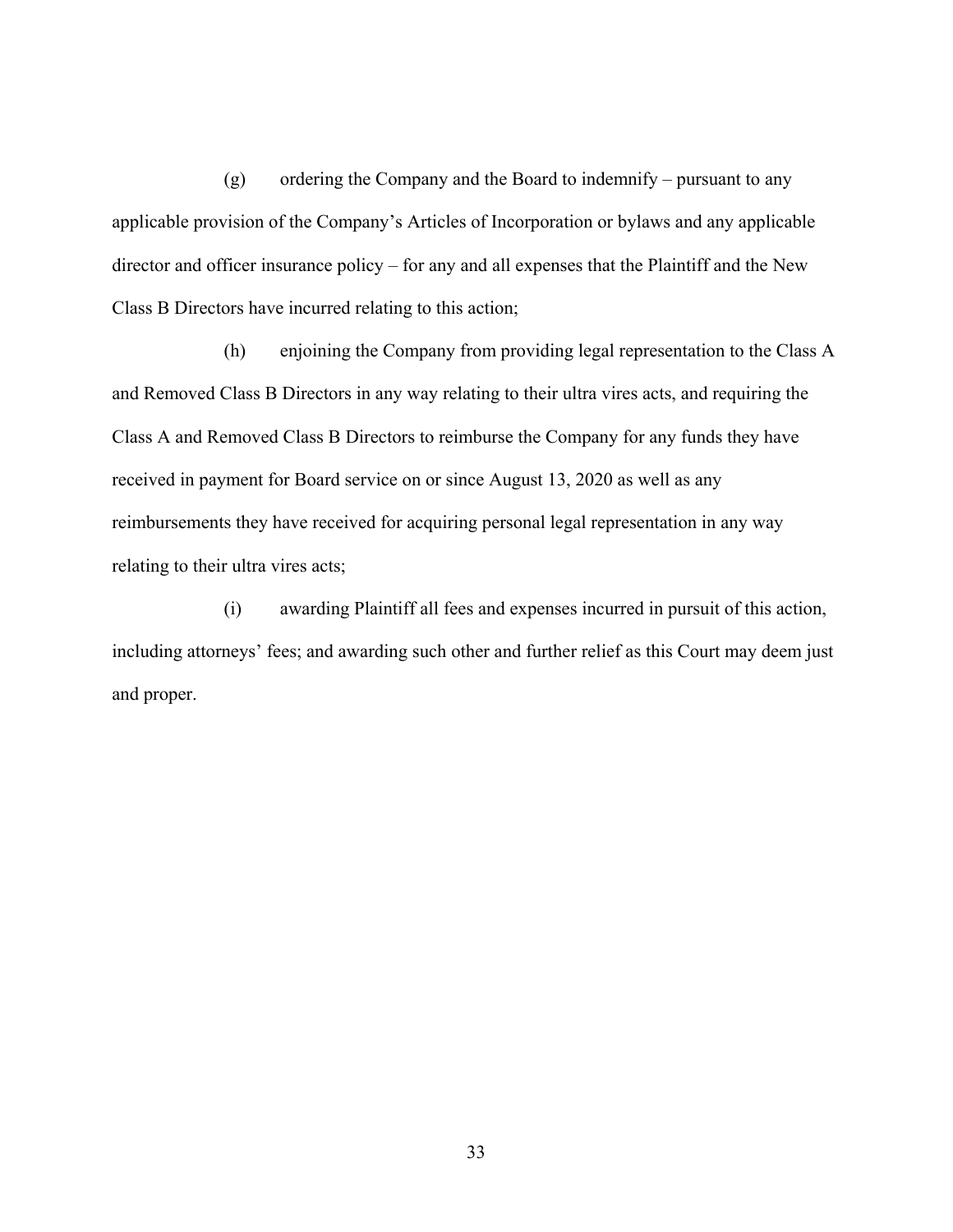Dated: September 2, 2020 Respectfully submitted,

*s/ Marissa S. Ronk* 

 Michael L. O'Donnell Marissa S. Ronk Wheeler Trigg O'Donnell LLP

 Edward B. Micheletti (application for pro hac vice forthcoming) Lauren N. Rosenello (application for pro hac vice forthcoming) SKADDEN, ARPS, SLATE, MEAGHER & FLOM LLP

Attorneys for Plaintiff

Plaintiff's address: Harold E. Riley Foundation P.O. Box 22517 Ft. Worth, TX 76122